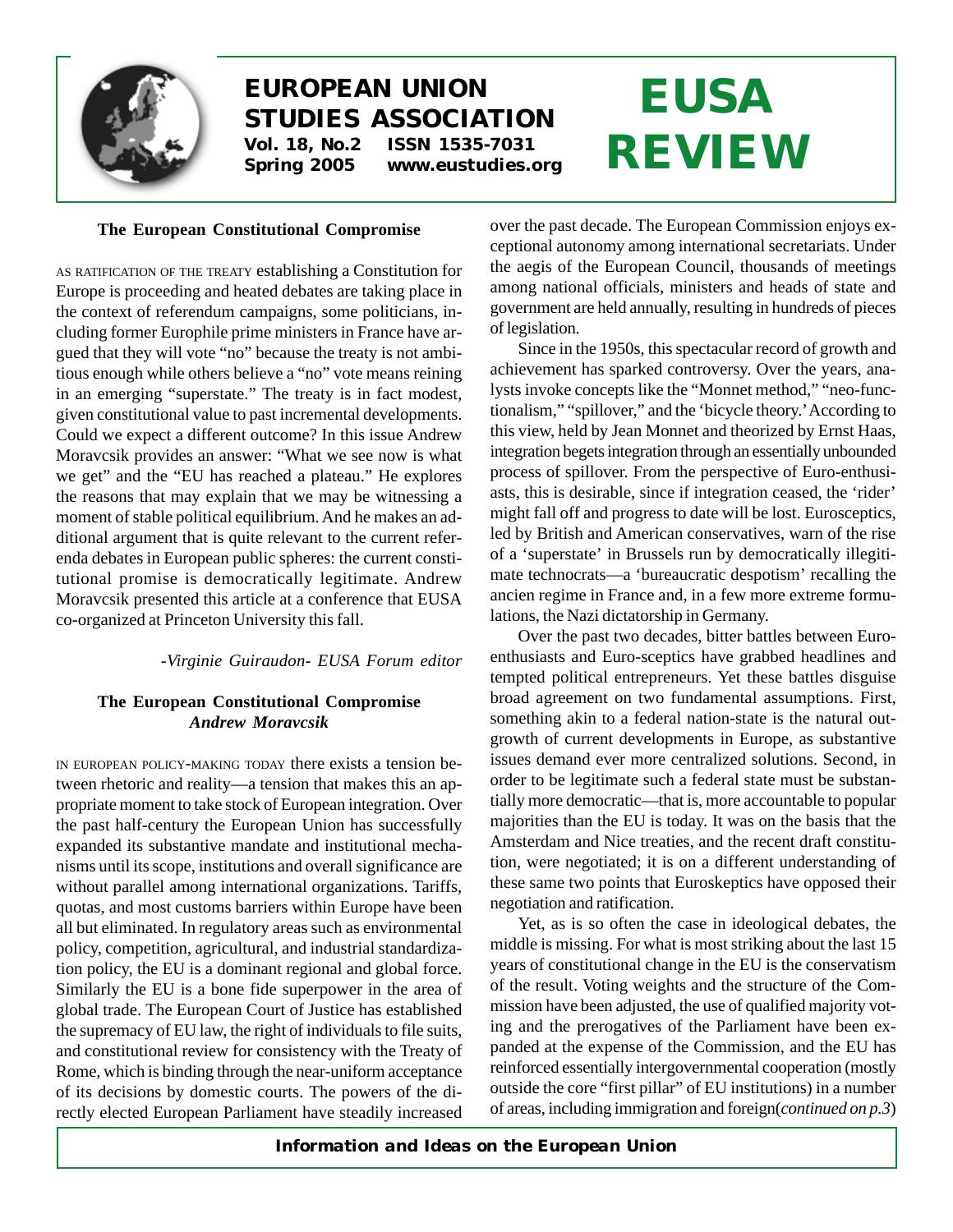The *EUSA Review* (ISSN 1535-7031) [formerly the *ECSA Review*] is published four times yearly by the European Union Studies Association, a membership association and non-profit organization (founded in 1988 as the European Community Studies Association) devoted to the exchange of information and ideas on the European Union. We welcome the submission of scholarly manuscripts. Subscription to the *EUSA Review* is a benefit of Association membership.

© 2005 European Union Studies Association

The European Union Studies Association ®, Information and Ideas on the European Union ®, State of the European Union ®, and www.eustudies.org ® are all registered trademarks of the European Union Studies Association, Inc.

**Managing Editor** Joseph A. Figliulo **Forum and Features Editor** Virginie Guiraudon (European University Institute) **Book Reviews Editor** R. Daniel Kelemen (University of Oxford) **Editorial Assistant** Shannon Speakman

#### **2003-2005 EUSA Executive Committee**

GEORGE ROSS, Chair (Brandeis University) JOHN T. S. KEELER\*, Vice-Chair (University of Washington) KAREN ALTER, Secretary (Northwestern University) JEFFREY ANDERSON, Treasurer (Georgetown University) GRAINNE DE BURCA\* (European University Institute; New York University) VIRGINIE GUIRAUDON\* (European University Institute) SOPHIE MEUNIER\* (Princeton University) (\* Term runs 2003-2007) ALBERTA SBRAGIA (University of Pittsburgh) *Ex Officio* **Immediate Past Chair (2001-2003)** MARTIN A. SCHAIN (New York University)

**European Union Studies Association** ® 415 Bellefield Hall University of Pittsburgh Pittsburgh, PA 15260 USA Web www.eustudies.org ® E-mail eusa@pitt.edu Facsimile 412.648.1168 Telephone 412.648.7635

## **EUSA Review <b>From the Chair**

#### **George Ross**

This is an eventful moment for the EU. Crunch time has come for the Constitutional Treaty. As I write, the French seem ever-so-slightly leaning toward a "petit oui," as are the Dutch, with only days remaining, but, as my cautious colleagues note, they remain within the "margin of error." What then from the Poles and the British? On the first anniversary of the 2004 enlargement the Press spoke often of a letdown in public opinion about the EU in the new member states. The Services Directive has been given back to the Barroso Commission for revamping, the same team that has just reconfigured the Stability and Growth Pact, albeit not very clearly. The European economy, excepting those countries outside EMU and a few other, small, overachievers, is mired in stagnation while the rest of the globalizing world proudly steams forward. The word "crisis" is thus being bandied about even more than usual. This should indicate to us that things are even more interesting than usual. How interesting they are was amply demonstrated at our recent conference.

Even die-hard Blue-staters like myself found Austin a delightful and comfortable discovery, with good food, music, the Texas hill country, even early evening bat brigades. Mark Pollack and the program committee worked hard and thoughtfully, and it really showed. Gentle but thoroughly competent administration by Joe Figliulo and his team set new high standards. I attended as many panels as time allowed and found every one intellectually first class, with good papers and smart discussion. Among other things that struck me: the extraordinary talk by our lifetime award honoree Eric Stein; seamless interactions among Europeans, North Americans, and others; *en masse* arrival of a younger generation of EU scholars with sophisticated theories, empirical knowledge, and sharp research agendas; the multi-disciplinarity of program offerings. The last panel, headlined by Professors Hix, Moravscik, and Sbragia (Marks was scheduled but not feeling well), prompted an appropriately lively debate in which the entire room participated. I found Andy Moravscik's final injunction that our success at penetrating the institutional and policy mysteries of the EU may have led us to lose some focus of the EU's larger meanings very much to the point. We have two years to rise to Andy's challenge! The date of our next Conference, spring 2007, will coincide with the fiftieth anniversary of the Treaties of Rome. That we will then convene in Montreal, Quebec, a splendidly convivial place to visit, think, eat, enjoy, and test our French, should help.

Being Chair of EUSA is an easy and pleasurable job. I say this mainly to reassure John Keeler, our new chair as of June 1, 2005. John is a real pro and will push us all in important new directions. He can count on a (*continued on p. 22*)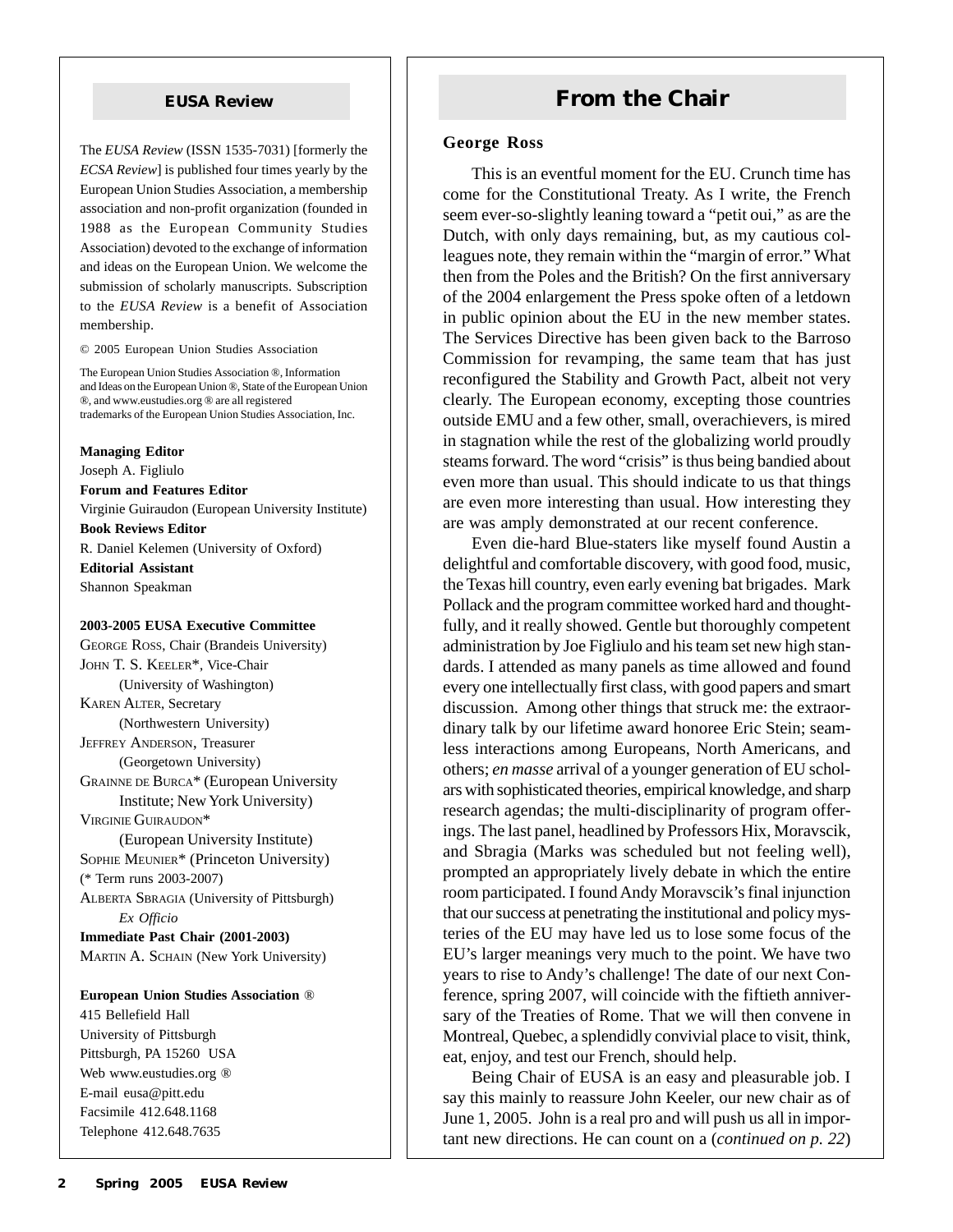(*continued from p. 1*) policy. Yet when all is said and done, the expansion in substantive policy coordination has been modest. Taken together, all the institutional changes aimed at deepening the EU undertaken since the Maastricht Treaty of 1992 have not had as much impact as the process of enlargement and even the latter has not generated fundamental institutional change or a decisive expansion in the substantive scope of policy-making under the "Community method."

Perhaps, then, we are starting to glimpse the "European Constitutional Compromise" (or, if you are British, "constitutional settlement") that is the logical endpoint of European integration for the medium-term. The EU appears to have reached a plateau. It may expand geographically, reform institutionally, and deepen substantively, but all this will take place largely within existing contours of European constitutional structures. What we see now is what we get. My central contentions here are that this arrangement is truly stable, due to the lack of functional pressures and institutional opportunities, and that the result is arguably a democratically legitimate form of constitutional governance.

#### **The Functional Scope of the European Union**

The main impetus toward European integration has traditionally been functional. Major steps forward in the development of European institutions have traditionally rested on "grand projets" such as the customs union, common agricultural policy, single market, single currency, or Eastern enlargement. (This is true, if we are to believe prevailing neofunctional theories of judicial expansion, even in the case of the striking assertion of ECJ supremacy and autonomy.) In each case, the pressure to manage substantive policies stemming from new forms of regional interdependence motivated governments to make new institutional commitments.

Yet perhaps the most striking characteristic of the EU as a constitutional system is its limited substantive scope of its mandate. Certainly its role is far more limited than most commentators think. The limited nature of the mandate for EU policy-making under the existing constitutional compromise demonstrates why this is so. Current European policy-making can be divided into three categories. One contains areas of EU discretion or strict rules: monetary policy, anti-trust policy, and restrictions on internal tariffs and quotas. The second contains areas of joint decision-making by EU member states within common institutions. These include external trade policy, industrial standards, agricultural policy, various economic regulatory matters, certain rules regarding establishment, investment and service provision, and (between Strasbourg and Luxembourg) basic human rights. Finally, there are areas essentially untouched by direct EU policy-making, including taxation, fiscal policy, social welfare, health care, pensions, education, defense, active cultural policy, spending, and most law and order.

Today none among the latter policies that remain national appears a promising candidate for communitarization. The single market has been declared complete, though incremental expansion continues. In other areas—defense policy, immigration and asylum, law and order, fiscal policy, social policy, even indirect tax harmonization, should it come to pass—EU policy plays a subordinate role. EU policy in these areas tends to proceed by unanimity, with a subordinate role, if any, for the Commission, Parliament and Court.

 The limited substantive scope of the EU is, in many respects, disguised by the existing literature on the EU. Literature on EU policy-making focuses, understandably, on areas of intense EU activity. There is, for example, a considerable literature on the expansion of EU activity in areas like immigration, social policy, and defense. Yet this is in certain respects misleading. Even in areas where there is considerable progress, it is quite limited. By "selecting on the dependent variable," EU policy-making literature creates the impression of unbounded expansion of policy-making, whereas we often observe new policy-making only within very limited sphere of policy externalities.

Consider the following tension between rhetoric and reality. Fifteen years ago Jacques Delors famously predicted that someday 80% of economic policy-making in Europe would be centralized in Brussels. This prediction has become a fundamental "factoid" in discussions of Europe, and is often cited as 80% of current lawmaking in all issues in Europe comes from the EU. European government ministers, who often use the EU as an excuse for legislative proposals, have recently argued that 60% of domestic legislation originates with the EU. Recent academic studies demonstrate that the actual number is in fact somewhere between 15 and 20%.

Consider immigration policy. Such cooperation consists largely of "soft" norms for national policies, coordinated activity vis-à-vis third countries, the exchange of data, codification of existing international obligations, and administrative coordination of parallel national policies (such as the granting of visas and passports). This takes place with reduced norms or oversight by the Commission, Parliament or Court, while national governments retain near total discretion in setting rules, deciding individual cases, imposing overall controls on immigration, designing programs to encouraging or inhibiting immigration, and nearly all other discretionary aspects of their status once in EU member states. There appears, moreover, to be little evidence of policy externalities that would give rise to pressures for centralized harmonization of such decisions.

Consider also what many consider to be the area of greatest promise in the EU, namely social policy. This issue has generated an enormous academic literature and considerable political attention, focusing primarily on the innovative "open method of coordination." EU member states are engaged in OMC, which leads them to exchange information, benchmark policies, and evaluate results. Again, the academic literature is enthusiastic. Leading constitutional lawyers view this process as a striking formal innovation. Leading policy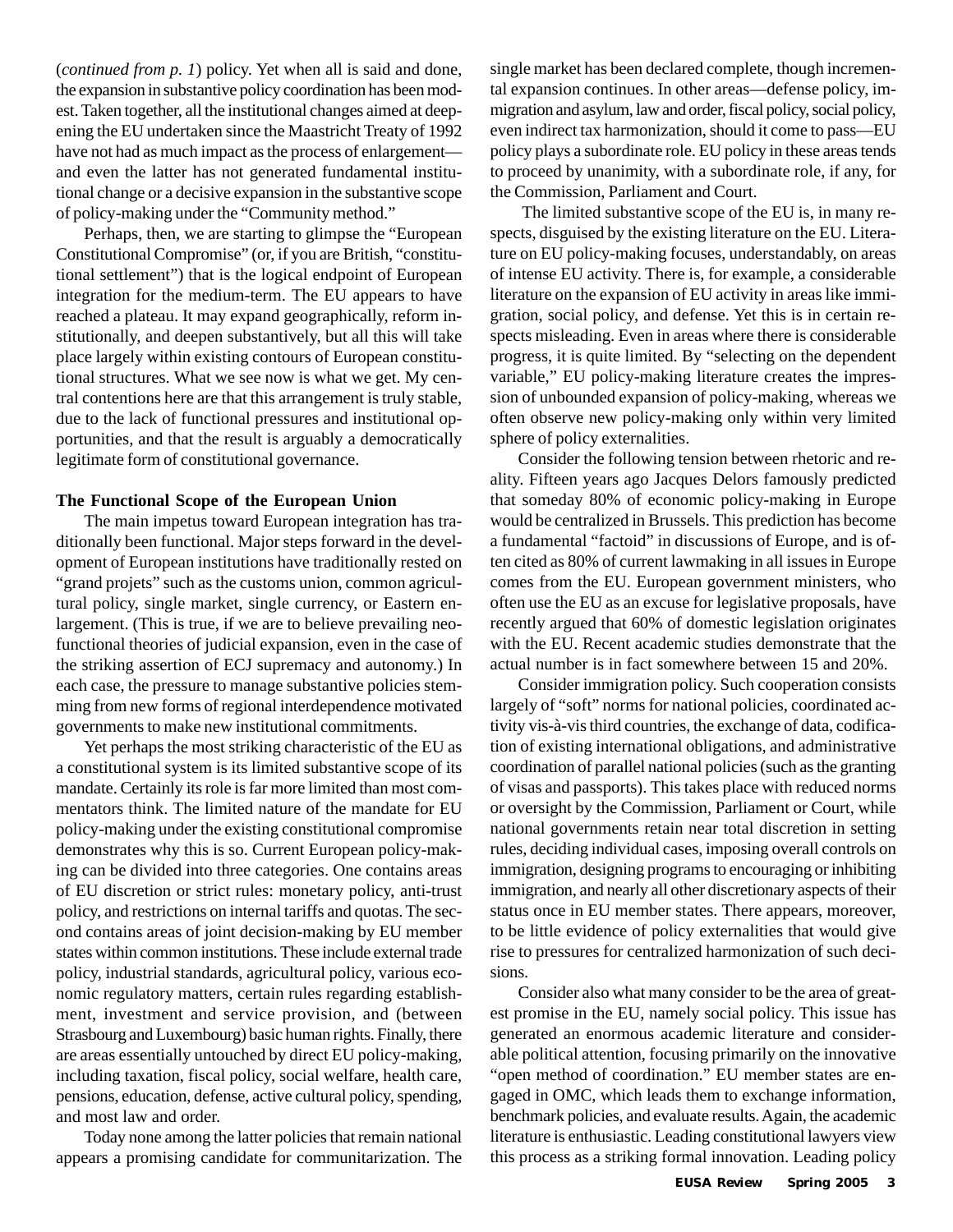analysts view it as a fundamental shift in the nature of regulation, if not modern state formation. Leading political philosophers and social theorists view the consensus on social welfare as the central element in an emerging European identity. Leading Socialists view it as the basis for balancing the "neo-liberal" tendencies of the EU. Yet all (to my knowledge) controlled empirical studies of the process of European social policy cooperation agree that its substantive results to date have been extremely modest—if indeed they are present at all. There is some sketchy evidence that governments may have used the information exchange to help plan social reforms, but no solid evidence either of any impact on or policy learning with regard to substantive policy though some studies point to the ways in which certain governments have improved their administrative procedures, perhaps in part as a result of OMC lessons.

More fundamentally for our concern here, little evidence suggests the existence, viewed from the perspective of the national governments, of an underlying problem of negative policy externalities that an EU social policy could plausibly mitigate. The most sophisticated studies of current social welfare policy point to potential problems of a "race to the bottom" among European governments, but little evidence that such problems exist in the present or are inevitable in the future. As a constraint on social spending, domestic demographic, fiscal and policy constraints weigh larger than regional interdependence or policy-making externalities. Moreover, given that the central issue facing European governments is how to consolidate and stabilize welfare systems in the face of tighter constraints, it is unclear that a European floor under social policy is justified at all. Finally, to the extent that there are policy externalities to social policy, there is no agreement on the distributional implications of such a policy. To take only the simplest aspect, how would a European social policy balance the claims of rich and poor countries? To be blunt, to what extent should European intervention in social policy aim to redistribute wealth toward a German worker and to what extent toward a Polish one? This is why, although there is considerable discussion of social policy in Europe today, concrete progress and proposals are in fact quite modest and scattered. There are areas—the issues of giving notice before employment changes or gender mainstreaming, for example—but few more basic issues of social welfare reform. The area of greatest concern to social democrats, namely fiscal policy coordination, has nothing to do with social policy per se.

#### **The Institutional Form of the European Union**

The limited scope of substantive policy-making in the EU is in large part a function of the way the European constitutional settlement has been embedded in EU institutions. Institutional constraints on EU policy today go far beyond the fact that wealthier member states, notably Germany, are less willing than in the past to provide modest side-payments to facilitate interstate bargains. Such constraints reside in the very essence of the EU's institutional structure, which imposes exceedingly tight limits on policy innovation. These make extensive change through everyday policy-making or through constitutional revision unlikely. The EU combines elements of the consensus democracy of the Netherlands, the federalism of Canada, the checks and balances of the US, and the reduced fiscal capacity of Switzerland. The result is an institution that, broadly speaking, does not tax, spend, implement or coerce and, in many areas, does not even hold a legal monopoly on public authority. This limits the issues it can handle, absent a redesign of its structure far more fundamental than anything contemplated at the recent constitutional convention.

The EU has no police, no army, no significant intelligence capacity—and no realistic prospect of obtaining any of these. Even if the most ambitious plans currently on the table in European defense were fully realized, the EU would manage only 2 per cent of European NATO forces—and these forces could be employed only for a narrow range of peace-keeping tasks. Any deployment can take place only with the consent of the home countries—a "coalition of the willing" approach that makes current efforts to create joint European military forces are intergovernmental commitments as consistent with NATO as with the EU. Fiscal constraints will mean some rationalization of defense procurement, yet the EU does not envisage thereby gaining control over military spending. Similarly, although the EU helps to co-ordinate efforts to combat international crime, the structure of national police, criminal justice, and punishment systems remains essentially unchanged—save for some information sharing.

The ability to tax, spend, and redistribute wealth is the pre-eminent activity of the modern state, yet the EU does little of this. Its ability to tax is capped at about 1.3 per cent of the combined GNP of its members—representing only about 2 per cent of the public spending by European national and local governments (as compared to 70% of US public spending by the federal government). EU funds are transfers from national governments, not direct taxation; and their disbursement is directed to a small range of policies like the Common Agricultural Policy, regional funds and development aid leaving little room for discretionary spending by Brussels technocrats. (Efforts to develop such a capacity were cut back by member states.) Even in areas of the EU's greatest fiscal activity, most public funding remains national. France is the biggest CAP beneficiary, but national sources provide two thirds of French farm spending—often enough to counteract EU influence where desired. None of this can change without the unanimous consent of the member states.

To be sure, great power resides in the ability to oversee detailed implementation. But who implements most EU regulations? Not the Brussels bureaucracy. For the EU's employees, which number less than 30,000—of which 4-5,000 are real decision-makers—constitute a workforce no larger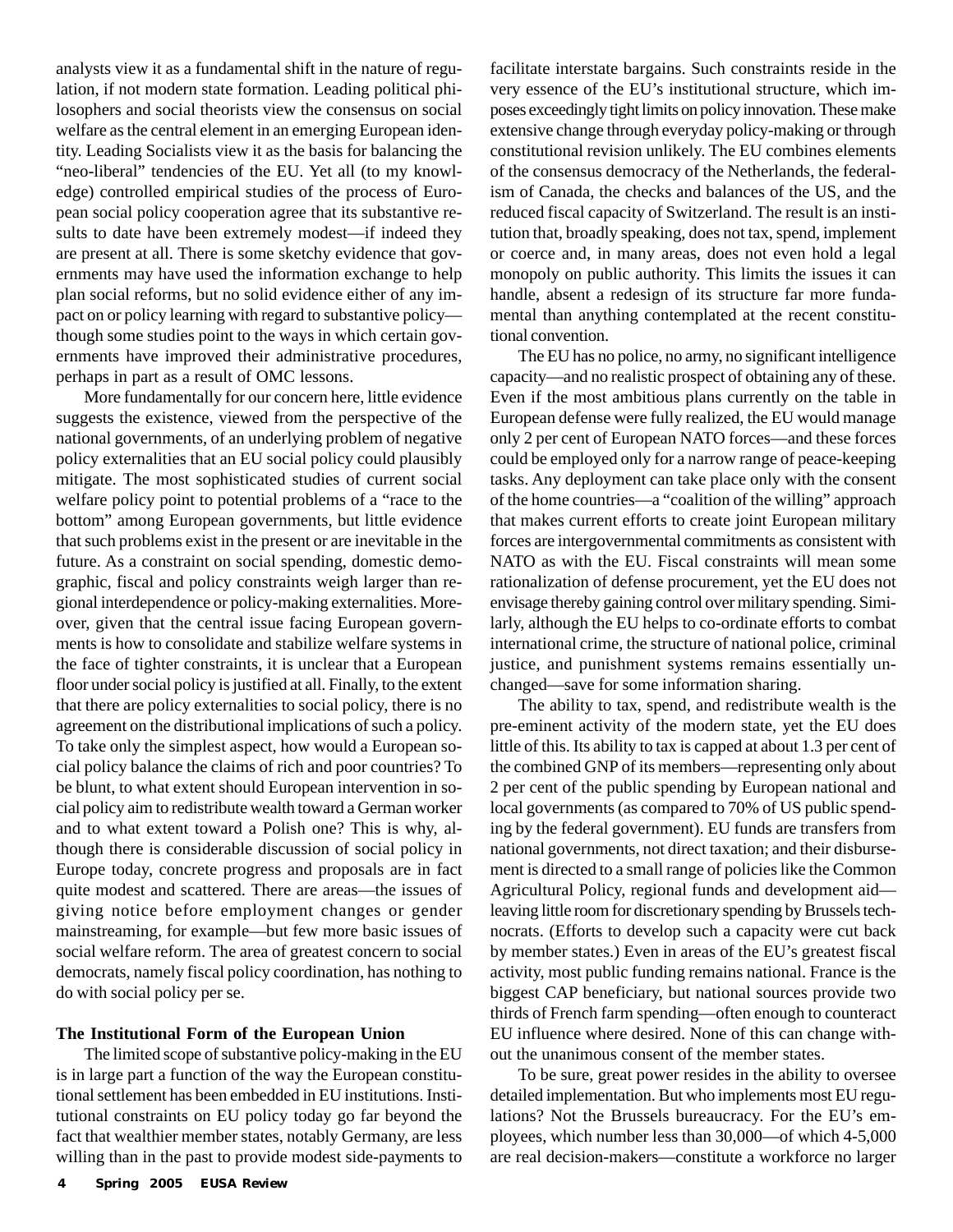that that of a medium-sized European city. They number about one-fortieth of the civilian federal workforce in the US, a country noted for the small size of federal civilian employment. So the task of implementing EU regulations falls to national parliaments and officials. Thus, while it is hard for such governments to avoid compliance permanently, they can shade it to benefit this or that domestic group, and delay it for years.

The EU is thus condemned in perpetuity to be what one scholar terms a "regulatory polity"—a system with instruments of regulation, but little fiscal discretion. It is similarly condemned not to implement its own regulations. Both aspects are critical because the most important issues that remain in the hands of national policy-makers—issues such as social welfare provision, health care, pensions, defense, education, and local infrastructural policy—all involve both discretionary taxation and fiscal capacity, as well as complex systems of bureaucratic monitoring and implementation.

The EU's ability to act, even in those areas where it enjoys legal competence, is further constrained by the checks and balances among Brussels institutions. The EU is not a system of parliamentary sovereignty but one of separation of powers, with political authority and discretion divided vertically amongst the commission, council, parliament and court, and horizontally amongst local, national and transnational levels. The Commission must propose (by majority), the Council of Ministers must decide (by supermajority), European parliamentarians must assent (by absolute majority) and, if the result is challenged, the European court must approve. National parliaments or officials must then transpose directives into national law, and national bureaucracies must implement them. Formally, this makes everyday legislation as or more difficult to pass as constitutional revision would be in most advanced industrial democracies. As for constitutional change in the EU, it requires unanimity, often with public ratification, in the member states—a standard higher than any modern democracy except perhaps Switzerland. Such a system is deeply resistant to any fundamental transformation without consensus among a wide variety of actors.

The only salient exception to this rule concerns the actions of the ECJ, whose policy autonomy is in fact expanded by the constraints on EU decision-making. Still the ECJ is itself limited by political and legal constraints imposed by member states, as its recent, more cautious approach to certain problems suggests. In the scholarly literature, much has been made of this area of neo-functionalist policy-making in a sea of intergovernmental agreement. Whereas this exception merits closer attention, it does not fundamentally alter the prognosis for the basic trajectory of the EU's institutional evolution.

#### **The Democratic Legitimacy of the European Union**

Legitimacy has two meanings with regard to the contemporary EU. It is used to designate the extent to which the EU is consistent with basic democratic principles, and it is used to refer to the level of support and trust among European publics. The conventional view is that the EU has a double legitimacy crisis, and that the second (public support) follows from the first (philosophical consistency). Critics of current EU institutions, both among Europhiles and Europhobes, argue that EU decision-making is both unstable and illegitimate because it is not based on direct democratic consent. For the past half-decade, this has been the most widespread public argument for fundamental constitutional reform of the EU.

It is not hard to see why EU institutions seem democratically illegitimate. Only one branch of the EU is directly elected: the European Parliament (EP). The EP is far weaker than national counterparts, and its elections are decentralized, apathetic affairs, in which a small number of voters select among national parties on the basis of national rather than EU issues. The European Commission is widely perceived as a remote technocracy. The European Court of Justice, with 15 appointed judges, is unusually powerful by European standards. Most powerful amongst Brussels institutions, the Council of Ministers assembles national ministers, diplomats and officials, who often deliberate in secret. On the right of politics, some believe the EU is infringing on personal liberty. On the left, many view the EU as a throwback to the fiscally weak, neo-liberal state of the 19th century—EU directives promote wider and deeper markets, with a limited range of balancing social policies.

Yet recent events in the EU, and in particular the experience of the constitutional convention, suggest the opposite. Neither member states nor populations view the EU as democratically illegitimate—at least not to an extent that leads them to act to redress it. And this tacit consent to the EU is consistent with basic democratic theory.

Let us consider first the abstract democratic theory. As I have argued in detail elsewhere, most critics of the EU's legitimacy compare it to utopian forms of deliberative democracy. If we adopt more reasonable and realistic criteria and, in particular, if we compare EU governance to the decision-making procedures of its European member states in dealing with similar issues—then the claim that the EU is democratically illegitimate is simply unsupported by the evidence. This is true for three reasons.

**(1) Indirect Democratic Accountability.** Constitutional checks and balances, indirect democratic control via national governments, and the growing powers of the European Parliament are enough to ensure that EU policy-making is, in nearly all cases, clean, transparent, effective and responsive to the demands of European citizens. Europeanization does not, in this sense, undermine democratic control. Indeed, it is very difficult to point to areas where the EU acts inconsistently with mobilized mass public opinion. Where such opinion is engaged, as on environmental issues, genetically modi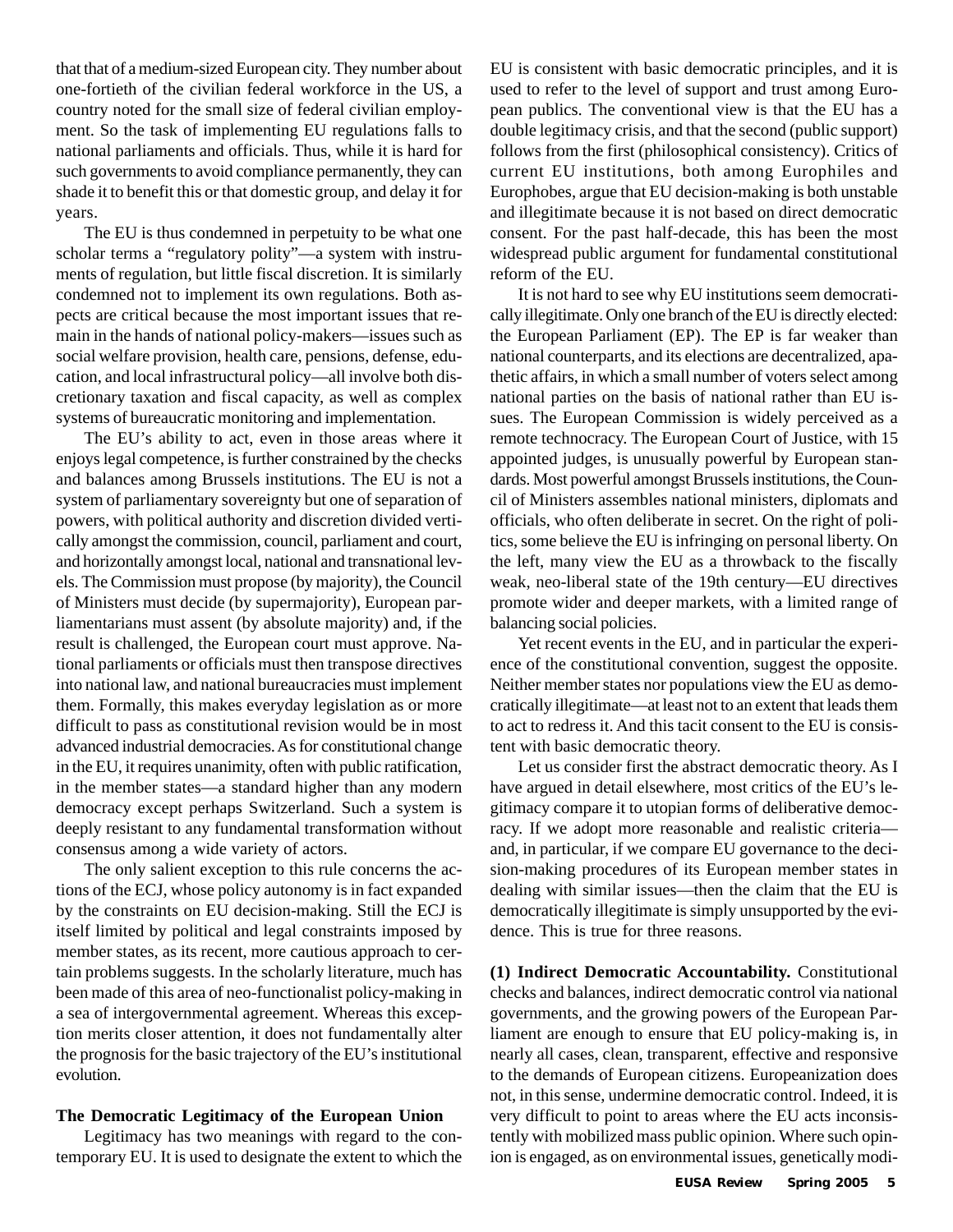fied organisms, foreign policy, and other issues, the EU appears responsive. There is no evidence, as I have noted above, that the EU is a primary force behind downward pressure on European social welfare systems.

Cross national studies reveal that its regulatory process is as transparent and open to pressure from interested parties as those of either the US or Switzerland. Its general legislative process is arguably more transparent than those in any of its member states. Its politics are relatively uncorrupt, not least due to the lack of control over discretionary funds.

**(2) Delegation.** Whereas some might object that the EU relies too much on technocrats and judges to resolve essentially political questions involving the sensitive apportionment of cost, benefit and risk. And it is true that some of the most important EU institutions, such as the central bank and constitutional court, are of this type. Yet there is little that is distinctively "European" about this pattern of delegation. It is generally accepted amongst political commentators that the late 20th century has been a period of the "decline of parliaments" and the rise of courts, public administrations and the "core executive"—not least in Britain. Democratic accountability in such bodies is imposed not simply through indirect control through majoritarian institutions, but also through complex systems of indirect representation, selection of representatives, procedural norms, and precise balances among branches of government. The key point for understanding European integration is this: EU judges and technocrats enjoy the greatest autonomy in precisely those areas—central banking, constitutional adjudication, criminal and civil prosecution, technical administration and economic diplomacy in which many advanced democracies, including EU states, also insulate themselves from direct political contestation.

The functional similarities between delegation in domestic and EU settings suggests that political insulation of certain decisions is no historical accident. Most non-majoritarian institutions have been created in the EU and elsewhere for compelling reasons. Some non-majoritarian institutions are designed to provide greater efficiency and expertise in areas where most citizens remain "rationally ignorant" or non-participatory, as in the case of expert bodies. Other nonmajoritarian institutions dispense impartial and equitable justice, rights, and entitlements for individuals and minority groups, as in the case of constitutional courts, which are often seen as defending individual or minority prerogatives against the immediate "tyranny of the majority." This tendency has spread in recent years as increasing numbers of governmental functions have been recognized as human rights that are judicially or administratively enforced, often at the international level. And some non-majoritarian institutions afford majorities fair and unbiased representation in cases where broader representation is biased. Insulated institutions can help redress biases in national democratic representation, particular where government policy can be captured by narrow but powerful

interest groups who oppose the interests of majorities with diffuse, longer-term, less self-conscious concerns. Free trade is the most obvious example. Many of the same Europeans who criticize the democratic deficit also call for the US to retain "fast track" authority to pass trade liberalization—nothing less than empowering the US executive to act with minimal legislative constraint. In such cases, the EU is more representative of public preferences precisely because it is less directly democratic.

On this account only one EU institution is problematic: the European Central Bank. The ECB enjoys more political independence than any national exemplar, even though the technical (optimal currency area) justification for the bank itself is weaker. This implies that some counterweight to the ECB is

**(3) Deliberation.** The third and most important point about EU democracy is that its non-deliberative qualities are inherent. Some critics concede the existence of limited government and democratic accountability in the EU but nonetheless observe that the European constitutional settlement has failed to promote the transnational political parties, identities and discourses that might help render European political participation meaningful. It is widely assumed among current EU policy-makers that only greater active participation of this deliberative variety can counter increasingly negative public perceptions of the EU. This view is related to widespread support among political philosophers for more "deliberative" or "strong" democracy in the belief that it will reconnect to the political process an apathetic and passive citizenry. In this view, the EU is only a more extreme manifestation of trends that have long been sapping civic virtue and dampening active participation in western democracies.

This view rests on the curious premise that the creation of more opportunities for direct participation or public deliberation would automatically generate a deeper sense of political community in Europe or, at the least, muster greater popular support for EU institutions. As a general claim, there is good reason to doubt that this is the case. In modern democracies, there is in fact no correlation between participation and popularity of political institutions. "Insulated" institutions—constitutional courts, some regulators, police forces are often the most trusted and popular with the public. Legislatures are generally disliked, to put it charitably. And the EU itself has not increased in popularity with the significant expansion in the powers of the EP over the past five years.

Even if increased participation were desirable, it is highly unlikely to occur. European voters do not fully exploit their current opportunities to participate in existing European elections. Nor have they shown much interest in efforts to include "civil society" in the workings of the constitutional convention. Research suggests that this is not because they believe that their participation is ineffective or that institutions like the EP are unimportant. One is forced to conclude that it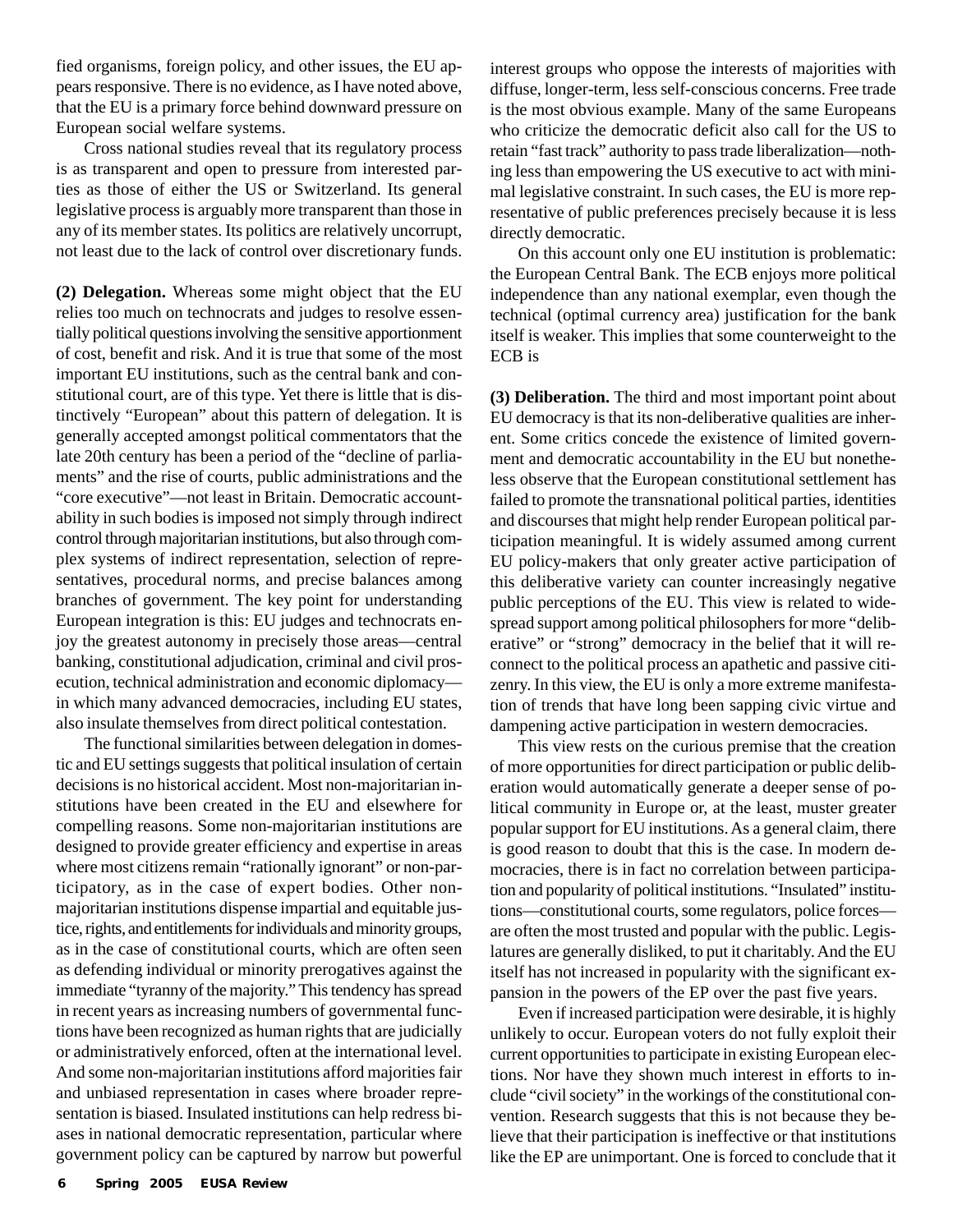is because they do not care.

Why are they apathetic? The most plausible reason for apathy is that the scope of EU regulatory activity tends to be inversely correlated with the importance of issues in the minds of European voters. Of the five most salient issues in European societies today—health care, education, law and order, pension and social security policy, and taxes—none is primarily an EU competence. Amongst the next ten issues in the minds of the public, only a few (managing the economy, the environment, and the issue of "Europe" itself) could be considered major EU concerns. In contrast, the affairs of the EU—trade liberalization, agriculture, removal of non-tariff barriers, technical regulation in environmental and other areas, foreign aid and foreign policy co-ordination—tend to be of low priority in most European polities. Monetary policy lies somewhere in the middle. In a world without salient issues, new institutional avenues for participation, such as referendums and constitutional conventions, do not necessarily encourage rich deliberation by an engaged population. Instead they lead to unstable plebiscitary politics in which individuals have no incentive to reconcile their concrete interests with their political choices. This is the lesson of referenda on recent treaties. Consider the Irish referendum on the Nice Treaty, in which public opinion shifted by dozens of percentage points in response to offhand statements by the Commission president, driving citizens in one of the countries that benefits most per capita from EU membership to vote against an innocuous document. Ignorance was so great that the slogan "If you don't know, vote no" carried the day. This is no way to inspire serious democratic deliberation—or a perception of legitimacy. Numerous EU countries now seem set to relive this experience with the draft constitutional treaty.

The recent episode of constitution-making has been, in a certain sense, a grand political experiment to test this proposition. Why was a constitutional convention held? The explicit reason on the part of federalist insiders was the hope that they would circumvent the haggling and vetoes of national states. European federalists—in the old-fashioned Altiero Spinelli sense of the term—hoped finally to realize their dream of an active and engaged pan-European citizenry. Pragmatists hoped to combat rising apathy and cynicism towards the EU by radically simplifying the treaty of Rome, more clearly delineating national and central prerogatives, and creating opportunities for democratic participation. Everyone gambled that an open, web-savvy 21st-century reenactment of Philadelphia in 1787 would engage citizens and politicians of all stripes, sparking an epochal public debate on the meaning and future of the EU.

It was not to be. Two hundred conventionnels came, they deliberated and, 16 months later, little had changed. Few Europeans were aware of the convention's existence, and only a handful could explain what happened there. Only Eurosceptics paid attention, exploiting public ignorance to breed conspiratorial suspicion. So the task of preparing a constitutional draft was left, as tasks so often are in EU affairs, to parliamentarians, diplomats and Brussels insiders. No wonder, then, that the resulting document is so conservative: a constitutional compromise that consolidates a decade or two of creeping change. European governments took few steps toward democratizing the EU, beyond a continued expansion of the powers of the EP.

Despite the modesty of the constitutional treaty, politicians are now being forced to pay back their borrowed public support with interest, as they guide the proposed document through national referenda. Of course those who keep the democratic faith will complain that it was precisely because of this that the constitution is viewed skeptically by many—but there is little evidence that this is the case. Instead, in order to give individuals a reason to care enough about EU politics to deliberate intelligently, it would be necessary to given them a stake in creating new political cleavages based on self-interest—as occurred historically in past episodes of democratization. Some have proposed that agricultural support and structural funds should be replaced with a massive redistribution of rights and resources from rich to poor, old to young, and from national citizens to immigrants. Indeed, such schemes would surely succeed in "democratizing" the EU, but only at the expense of its further existence.

#### **Conclusion: The Constitutional Compromise**

The multilevel governance system of the European Union is the only distinctively new form of state organization to emerge and prosper since the rise of the democratic social welfare state at the turn of the 20th century. Recent events suggest that it may now have reached, through a characteristically incremental process, a stable political equilibrium. This "constitutional compromise" is unlikely to be upset by major functional challenges, autonomous institutional evolution, or demands for democratic accountability. There is, moreover, an undeniable normative attraction to a system that preserves national democratic politics for those issues most salient in the minds of citizens, but delegates to more indirect democratic forms those issues that are of less concern, or on which there is an administrative or legal consensus. In this respect, the EU is a mature polity, one that—contrary to what analysts from Haas and Monnet to the present have written—no longer needs to move forward to consolidate its current benefits. Analyses of the broader importance of the EU in European politics, global affairs, and democratic theory might usefully start from this premise.

*Andrew Moravcsik is Professor of Politics and Director of the European Union Program at Princeton University.*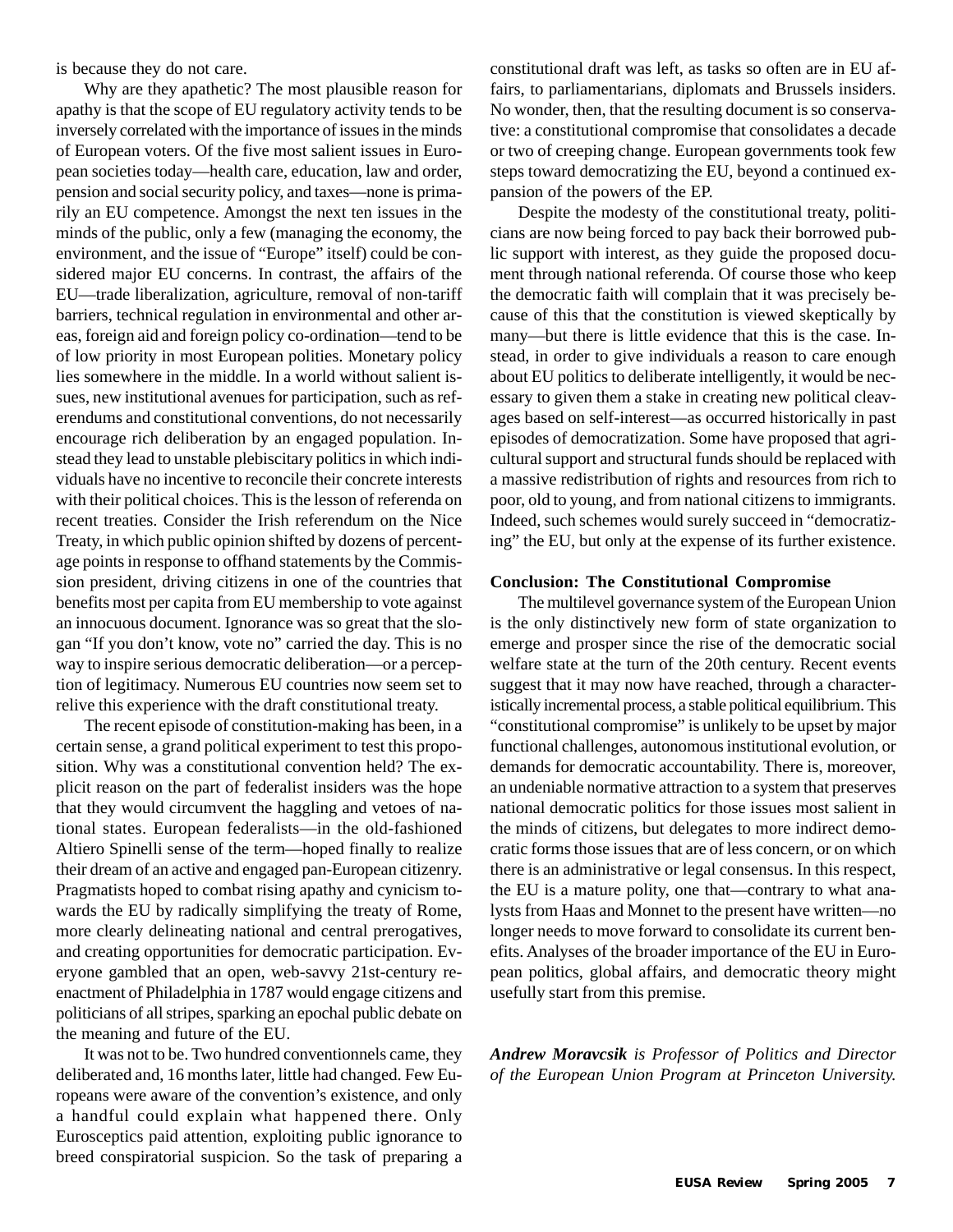place lynne reinner ad here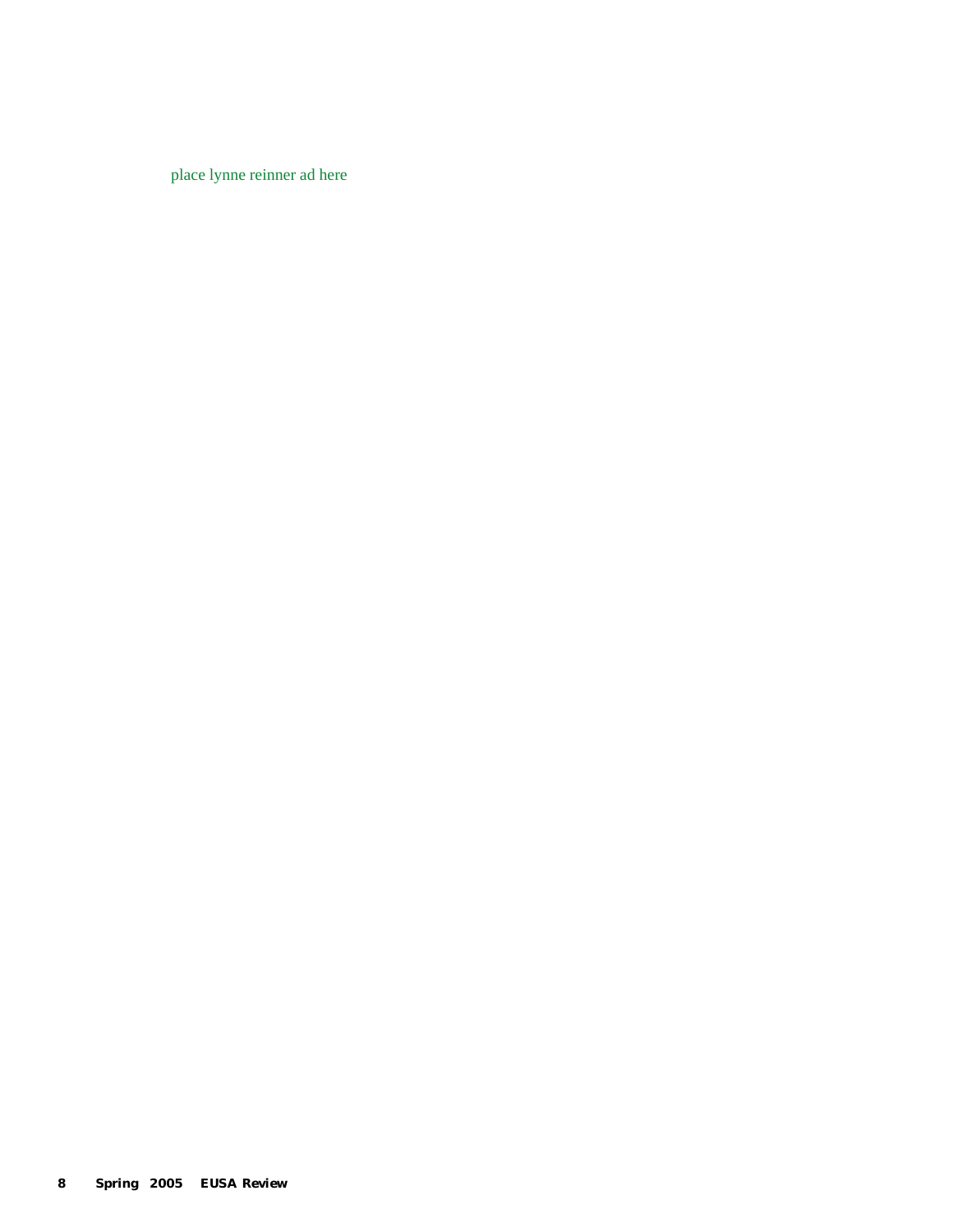# www.eustudies.org/teachingsection.html*.* **Delivering "EU Law & Policy" Over the Web** *Don C. Smith* and *Jessica Hogan*

"THE ADVENT AND CONTINUED DEVELOPMENT of the internet (or Web) provides a tremendous boon for teachers of the EU. Benefits include the availability of vast new sources of information for use in the classroom or for student projects. The Web provides teachers and students with direct and quick assess to official documentation and even policy makers. It also creates new possibilities for teaching courses on the EU, allowing teachers and students to transcend the limitations of distance and time that constrain conventional classroom methods."1

#### **Introduction**

The University of Denver Sturm College of Law has offered two European Union-related courses via the internet: "European Union Law & Policy" (EU Law) and "European Union Environmental Law & Policy" (EU Environmental Law). The courses are aimed at educating future American lawyers about the challenges and opportunities represented by European Union legislation and policy-making, a notion that is beginning to take hold as American lawyers realize the increasing importance to their clients of EU legislation.2

A key element of the courses is to introduce students through the use of technology - to some of the nuances and subtleties involved with EU law including its historical underpinnings and present day status. Technology allows the concepts to be focused on - to an extent never before easily possible - with the involvement of European experts from the policy-making, judicial, legislative, executive, and business worlds. Moreover, on-line learning allows for course delivery that addresses multiple learning styles.

#### **On-line Teaching Generally**

The advent of using the internet for teaching has changed the way many educators are approaching their profession. Even the popular press has caught on to this new trend, with the Wall Street Journal suggesting, "[E]ducators are working digital technology into every corner of the curriculum."3

The use of online teaching, while not new to university settings generally nor to graduate programs in particular, is expanding rapidly. Universitas 21 Global, a consortium of 16 universities including the University of Virginia in the U.S. and the University of Edinburgh in the EU, began offering an on-line MBA last summer.<sup>4</sup> Moreover, the success of Duke University's Fuqua School of Business on-line MBA offering "has given tremendous credibility to online MBA programs."5

**Teaching the EU** *Editor's note: This column is written by members of EUSA's "Teaching the EU" Interest Section. For details about the Section and how to join, please visit*

> There is also the matter of how today's students view the internet in general. In a recent study, 79 percent of students said that their college experience was made more positive by using the internet.<sup>6</sup> For example, nearly six in 10 students said using the internet resulted in improved relationships with professors.7

> Bearing all of this in mind, there are clearly opportunities as well as risks associated with the on-line delivery of educational courses:

#### **Opportunities**

- Incorporates forms of "active learning." The primary objective of active learning is…"to stimulate lifetime habits of thinking…" as contrasted with forms of teaching relying on more "passive" approaches to learning.8
- Ability to "transcend distance and space, by organizing faculty and students in diverse locations into common 'virtual classrooms.'"9
- Chance for students to engage in cross-cultural discussions (i.e., with European experts).<sup>10</sup>

#### Risks

- Although the costs of replicating and delivering a course may be low, "…[T]he creation of internet education can be very costly and time consum  $ing...$ ".<sup>11</sup>
- Online courses that are "haphazardly thrown together" generally fail.<sup>12</sup>
- The difficulty in assuring student identity<sup>13</sup> (although, when "outside" papers are written for a "on site" course, the potential for the same problem exists).

#### **Development**

In the fall of 2002, the associate dean<sup>14</sup> at the University of Denver Sturm College of Law (COL), first approached us about developing and implementing an on-line course that would focus on EU law. While EU law had been taught at the COL, it had always taken the form of an on-site offering. The plan was to offer the course during the winter interterm - that is between mid-December 2002 and mid-January 2003. Generally speaking, this timeframe is one in which law students have not been offered any courses, much less an online offering.

In October and November 2002, the framework for the first on-line offering began to take shape. Ms. Hogan was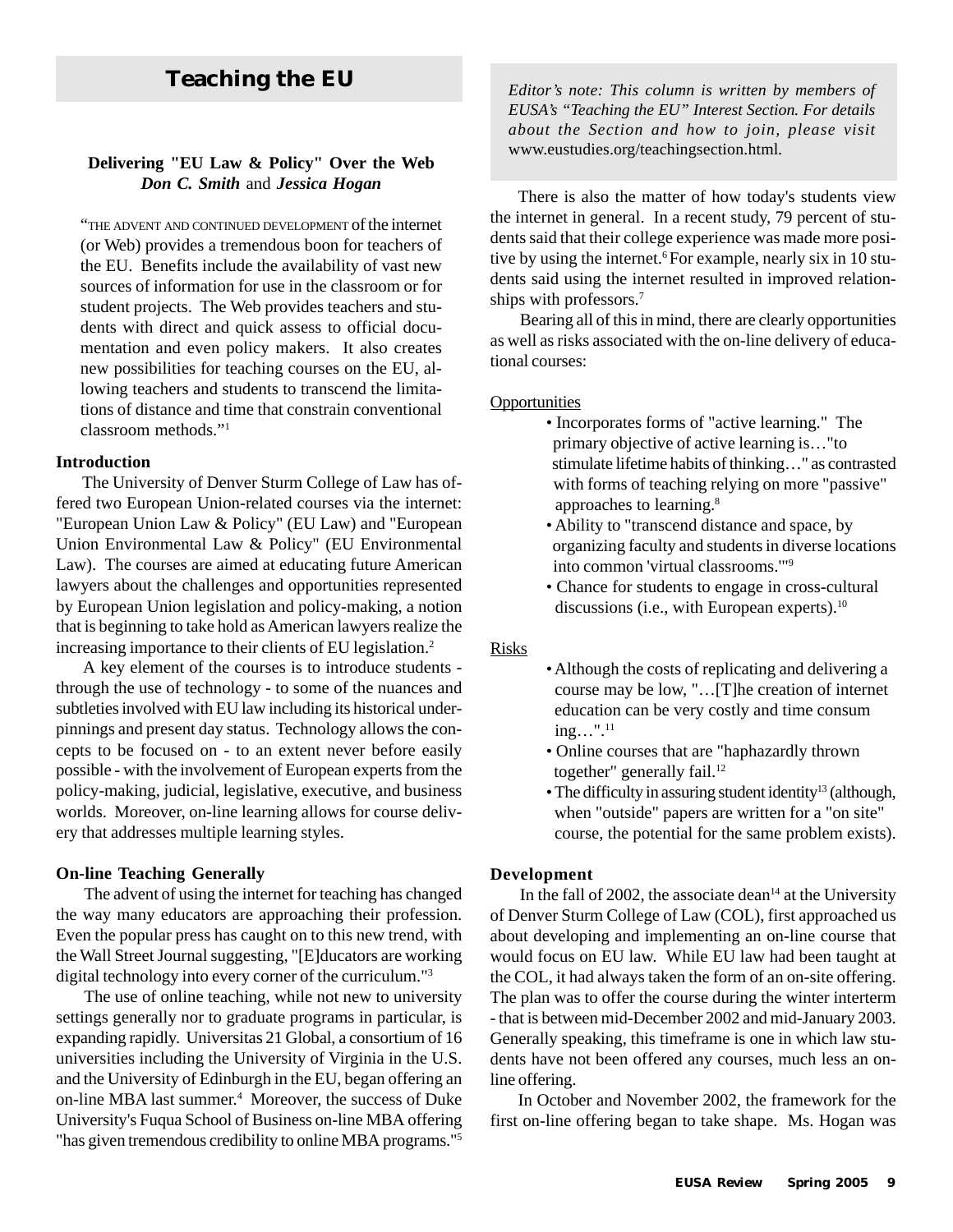responsible for developing the "web platform" while Mr. Smith was responsible for organizing the substantive content for the course. The effort proceeded in tandem and by early December 2002 the course was ready and in mid-December the course began.

#### **Course Structure**

The EU Law and EU Environmental Law courses are based on a "modular system" of presenting and arranging the underlying concepts and associated materials. The courses are organized into a set of modules, each of which considers a specific aspect of the subject at hand. Thus, the December 2004-January 2005 offering of EU Law included these modules:

- 1. History From "War" to "Union" and The Transatlantic Relationship
- 2. Structure and Constitutional Principles of the EU
- 3. Sources of Community Law; Institutional Framework
- 4. Decision-Making
- 5. European Community Court System
- 6. Methods of Judicial Interpretation; Preliminary Ruling Jurisdiction; Community Law and National Legal Orders
- 7. Competition Law and Policy

Each module was further organized in the following fashion (this example is from Module 1: History - From "War" to "Union" and the Transatlantic Relationship):

**Module I:** History - From "War" to "Union" and the Transatlantic Relationship

### Key Themes

- 1. The search for Europe and European Unification
	- 1.1. European Cooperation
	- 1.2. European Integration
	- 1.3. Enlargement
- 2. Transatlantic Relationship
	- 2.1. Historically
	- 2.2. Currently

#### Reading Assignment

- 1. John Fairhurst and Christopher Vincenzi, LAW OF THE EUROPEAN COMMUNITY
	- 1.1. Chapter 1, "An Introduction to the European Communities and the European Union," pp. 3-31
- 2. Winston Churchill, "The Tragedy of Europe," Sept. 20, 1946, Zurich, Switzerland, http://euro-know.org/speeches/ paperchurchill.html
- 3. Martha Neil, "Old Continent, New Deal," ABA JOURNAL, Sept. 2004, pp. 51-56
- 4. Robert Kagan, "Power and Weakness," POLICY REVIEW ON-LINE, http://www.policyreview.org/ Jun02/kagan\_print.html
- 5. "After Babel, a new common tongue," THE ECONOMIST, Aug. 5, 2004

#### Optional Reading

- 1. Klaus-Dieter Borchardt, THE ABC OF COMMUNITY LAW (ABC)
- 1.1."Introduction: From Paris Via Rome to Maastricht and Amsterdam," http://europa.eu.int/eur-lex/en/about/abc/ abc\_02.html
- 2. Establishing the Marshall Plan, Truman Presidential Museum & Library, http://www.trumanlibrary.org/ whistlestop/study\_collections/marshall/large/index.php

#### Streaming Audio/Video Assignment

- 1. "Jean Monnet: Father of Europe," http://www.law.du.edu/ donsmith/eulaw/streamingvideo/ eulawstreamingvideo.htm
- 2. "Public Opinion in Europe," ONLINE JIM LEHRER PUBLIC BROADCASTING SYSTEM NEWSHOUR, March 17, 2004, http://www.pbs.org/newshour/bb/inter national/jan-june04/survey\_3-17.html

#### **Writing Assignment**

Assignment 1 (covering Module I): The first writing assignment has two parts. First, identify two key events in the history of the European Union. Explain the significance of each event and consider what its impact has been. Second, consider and comment on the relationship between the EU and U.S. since the end of World War II.

Assignment 1 is due not later than Dec. 20, 2004. The writing assignment should be submitted via the "drop box" on the website.

#### Helpful Websites

1. History of the European Union: A Chronology from 1946 to 2003 http://europa.eu.int/abc/history/index\_en.htm

2. Map of the European Union http://europa.eu.int/abc/maps/ index\_en.htm#

3. Glossary of EU Terms http://europa.eu.int/scadplus/leg/ en/cig/g4000.htm

This organizational approach has been used for several reasons. First, the student sees - right at the beginning - the key themes around which the materials are organized. The purpose of noting key themes is to provide students with a "framework" in which to consider the relevant materials. Second, the reading assignment (arranged in "required" and

"optional" categories) is set out with references and links to textual materials, freely available on-line materials, and in the context of this course some materials that are proprietary in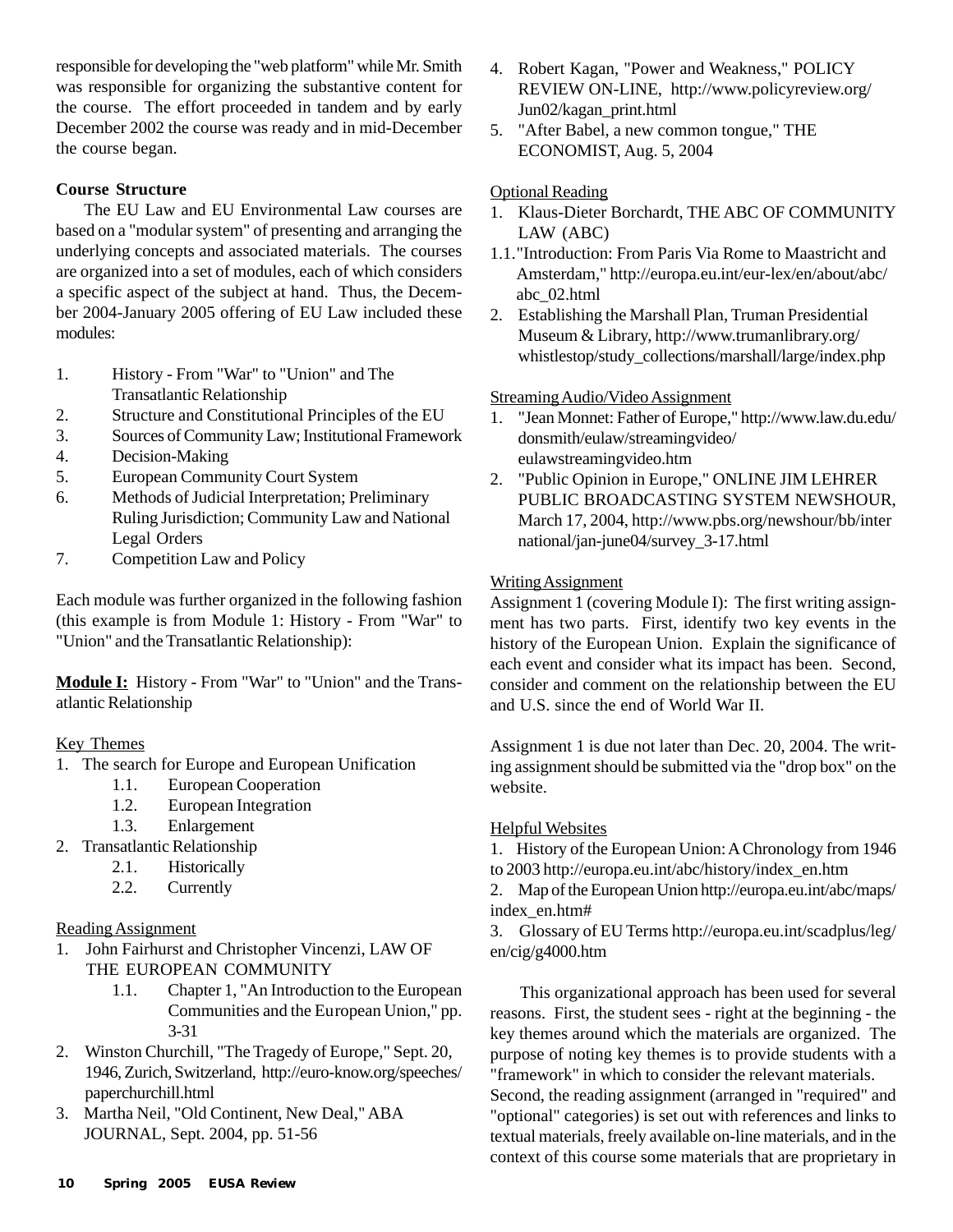nature (e.g., the article from The Economist that is available via Lexis-Nexis.)

Another type of resource, streaming audio and video selections, is also listed and the links provided.15 In some modules (although not the one mentioned above) video selections have included interviews with key EU figures (e.g., former ECJ Judge David Edward; former member of the European Parliament Richard Balfe) as well as American-based experts (e.g., TR Reid $^{16}$ ).

Finally, each course includes a series of on-line discussions aimed at encouraging students to consider and comment about current issues within the European Union. For example, in the December 2004-January 2005 course, students were expected to participate in three approximately one-week discussions:

- Current Issues in Europe (e.g., what the admission of Turkey may mean for the EU).17
- Transatlantic Relationship.
- Looking Ahead: What Should American Lawyers be Thinking About in Terms of Representing Clients Doing (or Thinking About) Business in Europe.

One discussion in the just finished interterm course was moderated by a Swedish journalist, who examined the status of the Transatlantic Relationship. In earlier courses, discussions have been moderated by a European Commission official, a Canadian lawyer with expertise in Canadian and U.S. anti-trust matters and EU competition matters, and an environmental expert in a London-based think tank. Following last summer's EU Parliamentary elections, academic and business leaders in Germany, the Netherlands, Spain, and the U.K. offered their observations to and fielded questions from the students.

#### **Assessing Student Performance**

A question often posed about on-line teaching is how to assess student performance. In the context of the College of Law on-line offerings several strategies are in place to address this. First, each module generally includes a 1,500 word (footnotes excluded) writing assignment. The writing assignments are graded bearing in mind the following:

- Degree to which the student demonstrates an understanding of the question;
- Citations to relevant supporting materials;
- How well course materials are brought into consideration of the question;
- Degree to which "outside" (i.e., non-required) materials are reflected in the answer;
- Clear and concise writing style; and
- Was the submission on time?

Each assignment is graded and commented on and returned to the students generally two or three days after the due date for the assignment. When students receive their "comment report," they are also given a short summary of what the professor has deemed the most important concepts. Thus, students can - and often do - improve their performance by noting past mistakes and correcting them in the future.

The second critical component is a student's participation on the discussion board. This participation is a key element in a student's eventual performance since it generally comprises about 20 percent of the total grade.

Finally, most classes include a final paper in which a student analyzes and writes about a specific question.

#### **Observations: Student Assessment**

Taken as a whole, this grading scheme has worked well in providing a complete picture of a student's performance for these reasons:

- A student cannot simply remain "anonymous."
- The on-going series of writing assignments provide a framework in which the professor can point out mistakes, suggest ways to correct errors, and encourage a student to improve his or her performance.
- The writing assignments also allow the professor to see how an individual student is analyzing a particular issue and what extra efforts - if any the student has undertaken in the research of her or his paper.
- if a student is having trouble with a particular concept, the professor can spot this straightaway and work to address it.
- A student's final grade reflects her or his performance on a series of assignments. Thus, no student's performance - be it good or bad - on one particular assignment will have an undue impact on the final grade.

#### **Online Course Evaluations**

The EU Law & Policy course has been taught online five times:

- Winter Interterm 2002.
- Summer 2003.
- Winter Interterm 2003.
- Summer 2004.
- Winter Interterm 2004.

#### **Review of the Survey Data**

**First online course evaluation** (Winter Interterm 2002). The first course had the most complete online survey and assessment and the summary of that follows:

Overall Results and Comparisons - Key Findings . All of the students who responded to the survey found the website either easy or very easy to navigate. Many of the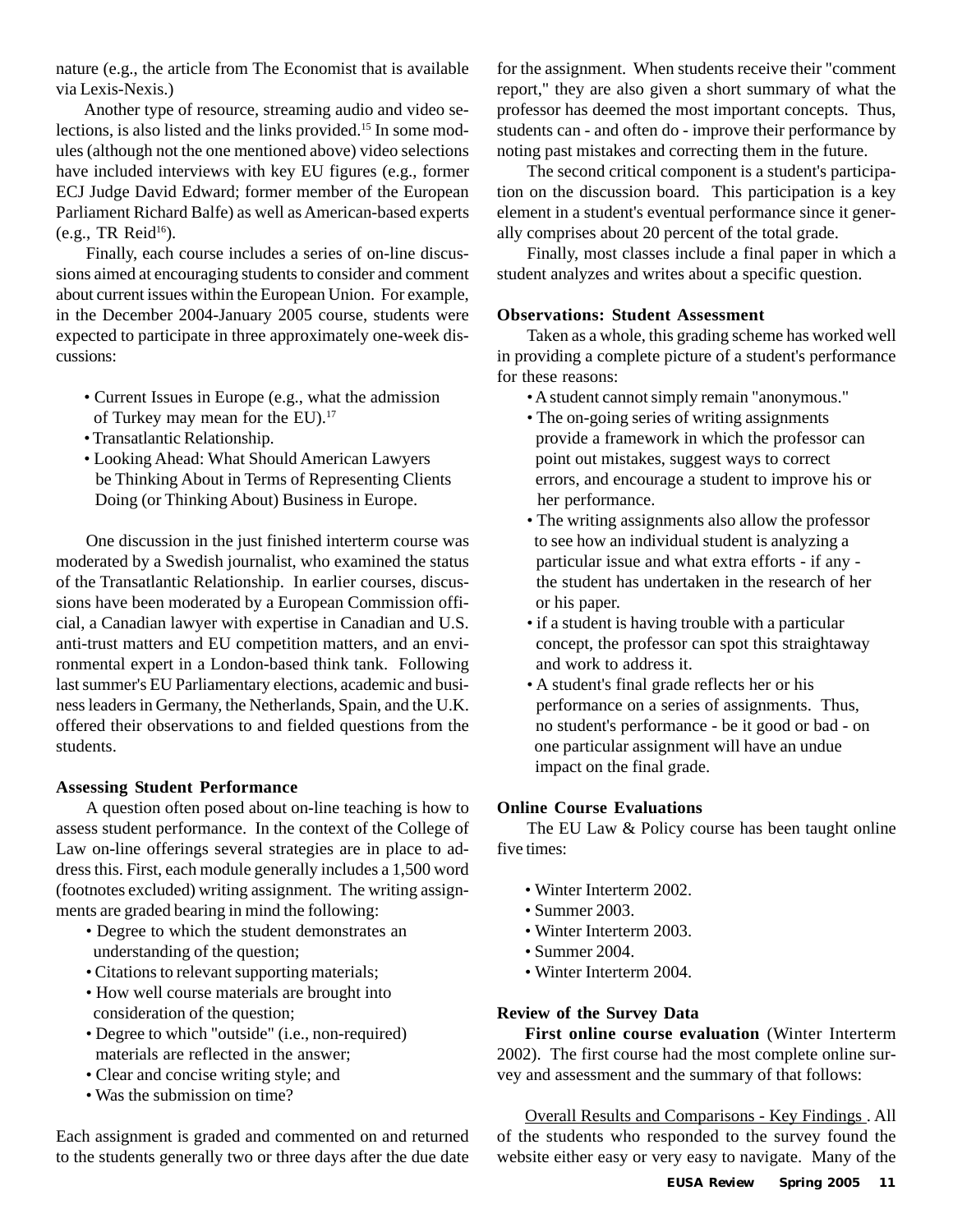students who responded did not use the media-related links (56% said that they did not look at the streaming media). Of those who did watch the streaming media files, 34% found them either useful (17%) or somewhat useful (17%).

Frequency of Use. While 43% of students accessed the web course daily, 30% checked 2 to 3 times per day.

Although a few disadvantages were listed, most of the students thought that there were more advantages than disadvantages to this type of course. The number one advantage: flexibility. Nineteen out of the 23 students (or 82%) said that they would take another course in this format again (three of those "absolutely" would).

All of the students surveyed thought the course was well organized and almost all agreed that the professor taught at a challenging level (48% strongly agreed and 43% agreed that the course was challenging). Ninety-six percent of the students thought that the modules handled by the outside experts were either useful (74%) or very useful (22%).

In this group of 23 students, only 13% have some type of high speed Internet access. Seventy-eight percent were still using either 56.6K (56%) or 28.8K (22%) modems.

**Second online course evaluation** (Summer 2003). The second and subsequent online courses were evaluated in different ways with various survey instruments.

Background and Methodology. In the Fall of 2002, the College of Law began testing the idea of administering course evaluations online. The pilot project was successful with an average response rate of 80% for all 11 substantive law school courses that participated in the pilot. Sixty-five (65%) of the students in the second European Union online course completed this newly created online course evaluation, the results of which remain online for student and faculty review. Hence, these online students began participating in the general law school online survey process in the summer of 2003.

Key Findings. Seventy-two percent of the summer 2003 students who responded to the online survey about their onlineonly course indicated that they either strongly agreed or agreed that their professor was willing to assist them outside of class. Eighty-one percent of the students who answered the survey indicated that they either strongly agreed or agreed that the professor taught the class at a level that challenged them. Ninety percent of the students responded that they strongly agreed or agreed that they would recommend that others take this course and that they would enjoy taking another course from this professor.

#### **Third course evaluation** (Winter Interterm 2003)

Background and Methodology . One year after the first EU online course, the students in this winter interterm course completed a modified version of the initial survey instrument that was created. Please note: We must look with caution at the conclusions drawn from the results of this survey because the response rate was only 25%.

Key Findings. As in the first course, all of the students who completed the survey responded that the course website was either very easy or easy to navigate. Most indicated that they did not have any problems finding items on the site.

Whereas 56% of the students in the first survey said they did not look at the streaming media files, only one student indicated that in this survey and 57% said that they found the streaming media files either very useful or useful.

As found in the first survey results, more advantages than disadvantages were listed for this type of course. The only disadvantages listed in this course both related to problems with slow internet connections from students accessing at a slow modem speed (28.8.)

As with the first course, most of the students either strongly agreed or agreed that the professor taught at a challenging level. Of the students who responded to the question "Would you take another course given in this format again?" all said yes. About 70% said that the modules handled by outside experts were useful or very useful.

**Fourth course evaluation** (Summer 2004). Each offering of the EU online only course produced new iterations of the course website with either enhanced or new features. Questions to reflect these changed were added to the survey instrument in the fourth course.

Key Findings. *Survey #1 - regularly administered course evaluation*

Sixty-five percent of students enrolled in this course completed the generally administered class evaluation. As with the summer 2003 course, a similar and quite high number of students in this course agreed that their professor was willing to help them outside of class (in the summer 2003 survey 72%; in the summer 2004 survey 84 %). This is a remarkable result given that this course is taught completely online and the contact that the students have with their professor is via email, course discussion board and possibly telephone. There is no face to face contact with these students.

The narrative comments generally indicate a high level of enthusiasm and interest in this online course offering, stressing in several cases the responsiveness and accessibility of the professor. The negative comments in the narrative section of this survey ranged from not liking the text to "this course took a lot more effort than the credits would suggest."

*Survey #2-modified version of online-only course survey.* Forty percent of the students enrolled in this course responded to the modified version of the original online-only course survey. The students indicated that they generally found everything they needed on the website and 87% percent of those surveyed said that the digital drop box was very easy to use.

Frequency of Use: All but one student indicated accessing the course website at least once daily (25% more than 3 times per day; 37% 2 - 3 times per day and 25% once per day).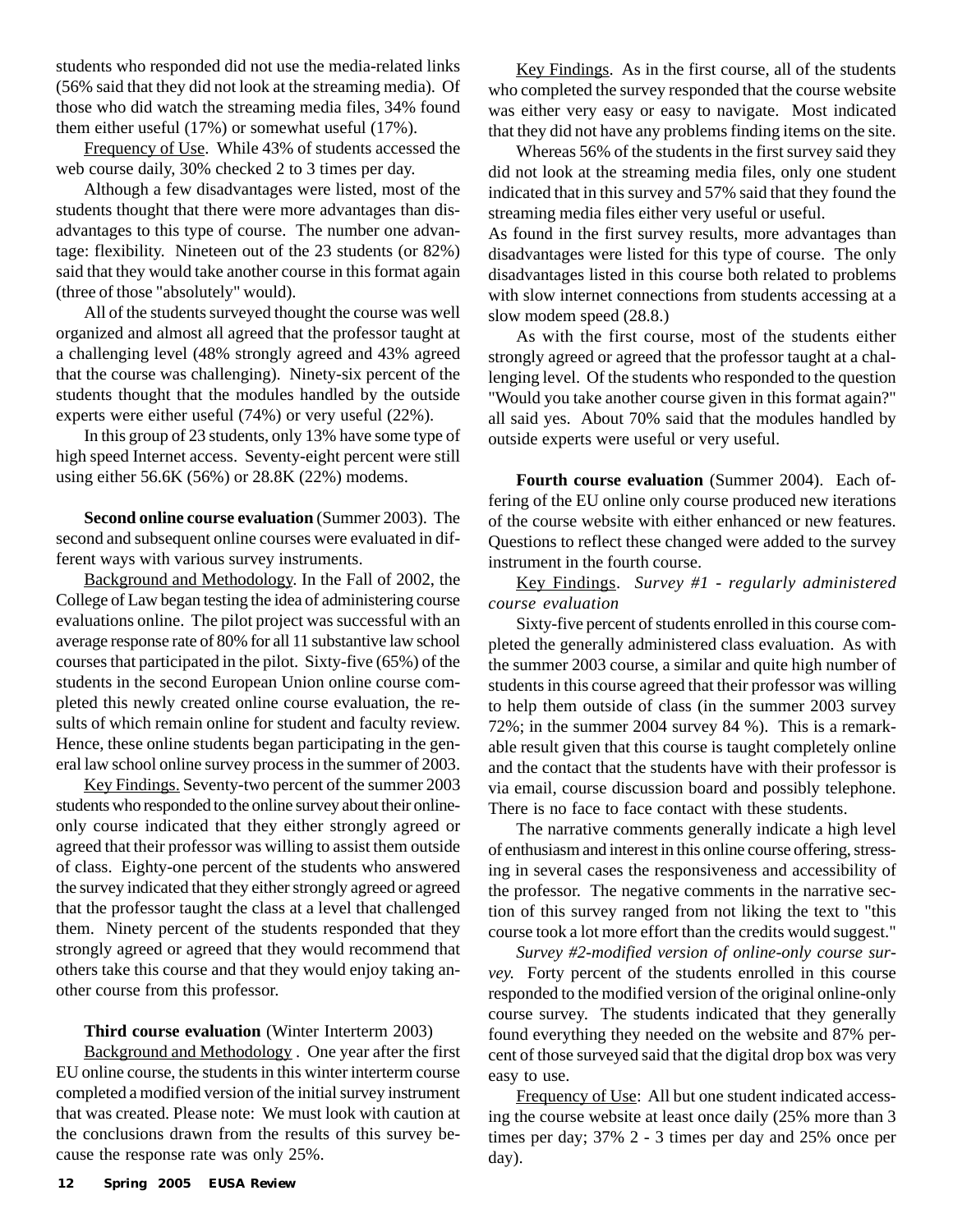Most of the students indicated that the discussion boards were at least somewhat useful with 37% indicating that they were either very useful or useful.

Sixty percent of the students who responded to the survey indicated that the interactions with the Europeans who participated in the discussions were helpful and of those who benefited from these discussions, 80% said that they would like to see more of them.

Though high speed Internet access is required in this course, two students still reported having modem access (56.6) at home.

#### **Fifth course evaluation** (Winter Interterm 2004)

Key Findings. The survey results for the fifth course evaluated largely mirror the results in the fourth evaluation as described above in survey number 2.

Frequency of Use: None of the students said that they accessed the course website less than once per day. Over 60% reported that they accessed the site 2 - 3 times per day.

All of the students who responded to this survey indicated that they either had high speed Internet access or they didn't know. As with the previous surveys, most of the students are using Internet Explorer to browse the Internet.

#### **Overall Course Evaluation Conclusions**

Level of Satisfaction. The students who have taken the European Union online courses generally had a positive experience. They indicated that the course was more rigorous than they originally anticipated and they learned a great deal from the course. The students said that the course materials were well-organized and that their professor was responsive and available to them.

Frequency of Use. The high satisfaction reported may be based on the high frequency of use of the course website, possibly correlating with a deeper understanding of the course materials throughout the semester, rather than trying to learn all of the materials at the end of the semester for a final exam.

Pedagogical differences. Is the delivery mode of the information (online) secondary to its structure (multiple assignments and feedback)? The structure of the course which includes multiple assignments with frequent feedback (as opposed to one evaluation at the end of the term) makes it difficult to separate the new delivery (online) of the information with the different pedagogical approach (frequent feedback throughout the semester).

Class size. The professor, Don Smith, says that having fewer students in the online-only courses allows for more interaction with the students and provides the opportunity for more comprehensive online discussions and feedback.

#### **Observations**

With the benefit of having offered the course five times (with the sixth now in progress), some further observations based on conversations and correspondence - can be made:

- How would students react to the on-line delivery? In the great majority of cases students have reacted positively to on-line delivery. In fact, we can't recall any student who has been unhappy with either the content or delivery scheme.
- Was the course, as organized and delivered, too rigorous or not rigorous enough? The students to whom we have spoken have indicated that the course was just about right, with the additional comment that it was much more difficult than they had envisioned.
- Would students submit written assignments on time? Yes. This has not been a problem.
- Would the platform provide the functionality needed to make the substantive aspect of the course work? The answer to this is yes. It's also worth noting that as we've gone along, the platform has been upgraded and made easier to use.
- What would student reaction be to the self-discipline required to progress in an on-line course? In a great number of instances this has not provided any problems. That may be because the students are "self selecting" in the sense that highly-motivated and self-disciplined students are drawn to a course such as this one.
- Would students perceive they had enough interaction with the professor? Mr. Smith has been told by some students that they had more interaction with him than they did on-site professors. This may be for a variety of reasons, but suffice it to say no one has complained, that he is aware of, that they did not have enough communication with him.

#### **Conclusions**

While there have been a panoply of lessons learned in putting together and delivering this course, here are some of the most important conclusions:

> • The professor must fill the role of "social facilitator" in the sense of introducing the students to European-based experts and academics who the students may not always, in the first instance, feel comfortable interacting with.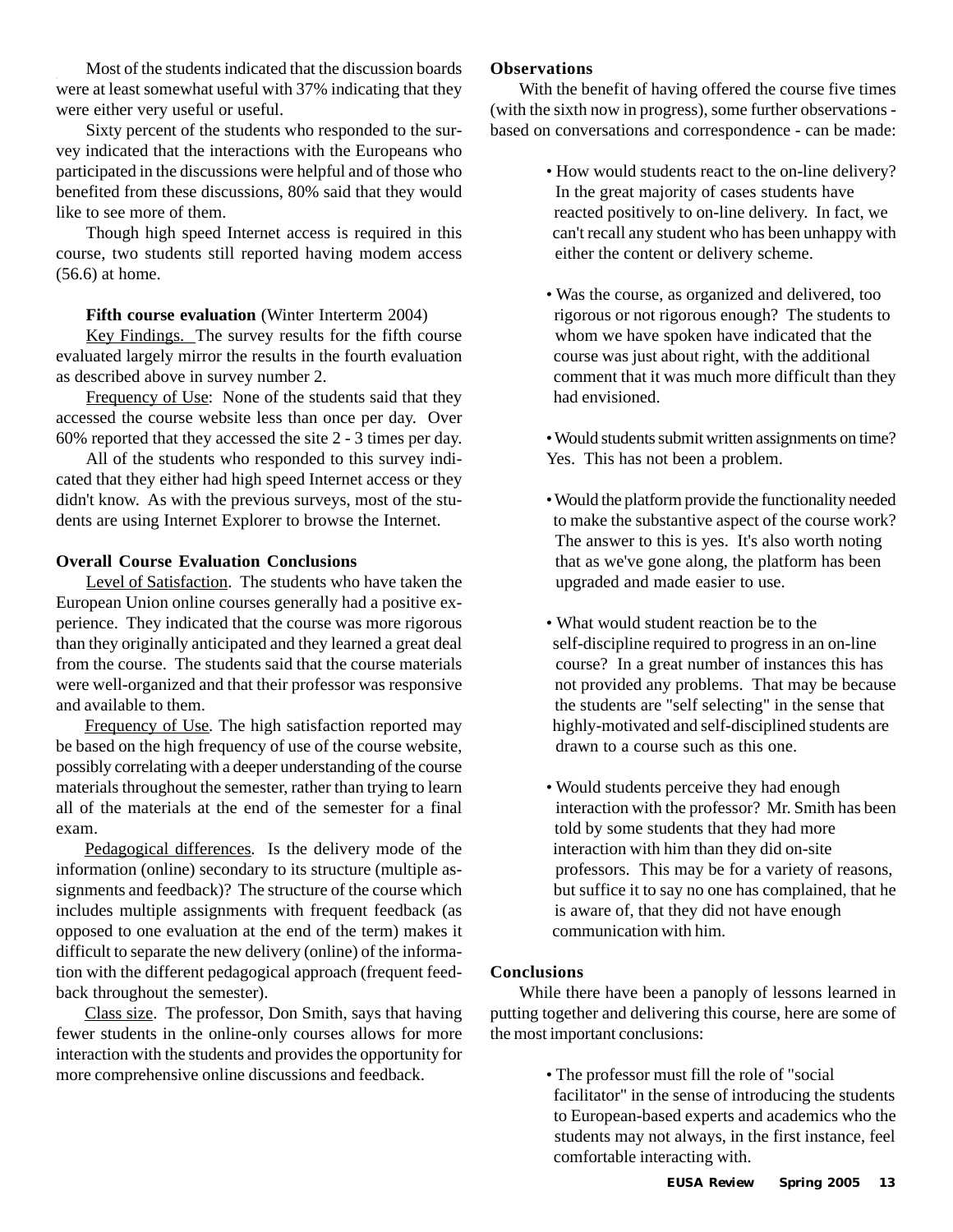- Regular and on-going professor-student communication (through web-postings, e-mail, and phone conversations) helps maintain students' attention and addresses the potential issue of student isolation.
- Time involved in keeping the course on schedule (e.g., answering e-mails, clarifying assignments, etc.) is considerable, and the professor must devote at least one hour (and oftentimes more) to this every day (including holidays and weekends).
- Having high-speed internet access is critical to a student having a successful experience taking the course.

It would be presumptuous to suggest that one course changes anyone's educational career. However, it can be said that students who have completed the course are considerably more aware when they finished than when they began about the European Union. They are also more than likely to have a better understanding of their own abilities to study, analyze, and perform in a setting that places a premium on many of the skills they will be using everyday in their careers.

*Don C. Smith, is Adjunct Professor of Law at the University of Denver Sturm College of Law.*

*Jessica Hogan is the Manager of Educational Technology at the University of Denver Sturm College of Law*

#### **Notes**

1. Michael Baun and Phil Wilkin, "Web-Teaching the EU: Online Sources and Online Courses" in The State of the European Union Vol. 6-Law, Politics and Society (Tanja A. Börzel and Rachel A. Cichowski eds., 2003), p. 334.

2. Peter H. Loedel and John Occhiphinti, "Europe Matters: Teaching the EU in the U.S*.*," *EUSA Review*, Winter 2005, p.12. Profs. Loedel and Occhiphinti refer to those who teach in law programs and note the "increasing importance to commercial law (e.g., antitrust regulations impacting U.S.-based firms)." Perhaps the best example of this is the recent dispute between the European Commission and Microsoft. In December, Judge Bo Vesterdorf, president of the Court of First Instance, ordered that competition law penalties imposed by the European Commission against Microsoft be re-imposed and not stayed as Microsoft had sought.

3. Kevin J. Delaney, "Teaching Tools: How do you communicate with students who have grown up with technology?" *The Wall Street Journal*, Jan. 17, 2005.

4. Sumathi Bala, "Time to break out from campus," *Financial Times*, July 26, 2004.

5. Robert J. Salzer, "Juris Doctor.com: Are full-time internet law schools the beginning of the end for traditional legal education?" *Commlaw Conspectus, vol. 12, p.* 104.

6. Diana Oblinger, "Boomers, Gen-Xers & Millennials: Understanding the New Students," *Educause Review*, July/ August 2003, p. 39.

7. Oblinger, p. 39.

8. Ruth Buchanan and Sundhya Pahuja, "Using the Web to Facilitate Active Learning: A Trans-Pacific Seminar on Globalization and the Law," *J. Legal Educ*., vol. 53, p. 583. 9. Baun and Wilkin, p. 345.

10. Brian Murphy, "Embracing Collaboration and Technology: Georgia's EU Studies Curriculum," *EUSA Review*, Fall 2001, p. 10.

11. Austan Goolsbee, "Education and the Internet," available at http://gsbwww.uchicago.edu/fac/austan.goolsbee/research/educ.pdf, (2000), p. 4.

12. Salzer, p.103.

13. Goolsbee, p. 4.

14. J. Robert Brown, Professor of Law, University of Denver Sturm College of Law.

15. See http://www.law.du.edu/donsmith/eulaw/ streamingvideo/eulawstreamingvideo.htm.

16. T.R Reid, The United States of Europe: the New Superpower and the end of American Supremecy (2004), p. 1.

17. The tensions in the Transatlantic relationship may represent an increased opportunity for learning. For example, Judith Kelley has written, "The increased attention to the relationship brought about by the disagreement over Iraq has meant several things – all of which are very healthy for conducting a good course: More interested students, more recent academic work on the subject, and more opportunities to engage the students…" Judith Kelley, *Transatlantic Tensions: Opportunities for Learning*, *EUSA Review*, Spring 2004, p. 9.

#### **EUSA Interest Sections**

The European Union Studies Association now has seven active interest sections based on members' areas of special interest in European integration: EU Law; EU Political Economy; Teaching the EU; EU Latin America Caribbean; EU Economics; EU Public Opinion and Participation; and EU as Global Actor. Each section has its own Web pages (with syllabi banks, textbook lists, and more) and e-mail distribution list, and all will hold business meetings at the EUSA Conference in Austin (March-April 2005). For more information, please visit <www.eustudies.org/EUSAsections.html>.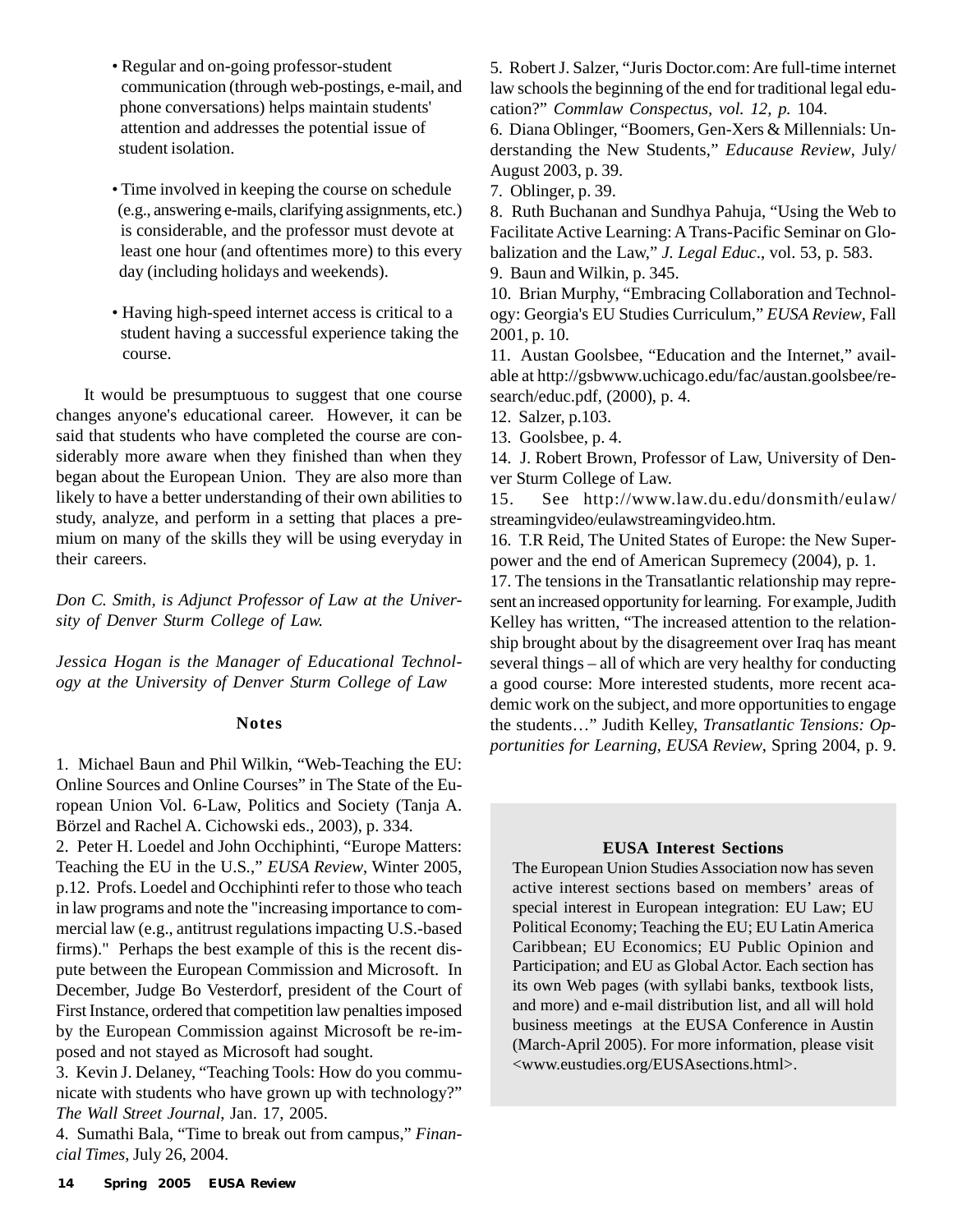place vacudova ad here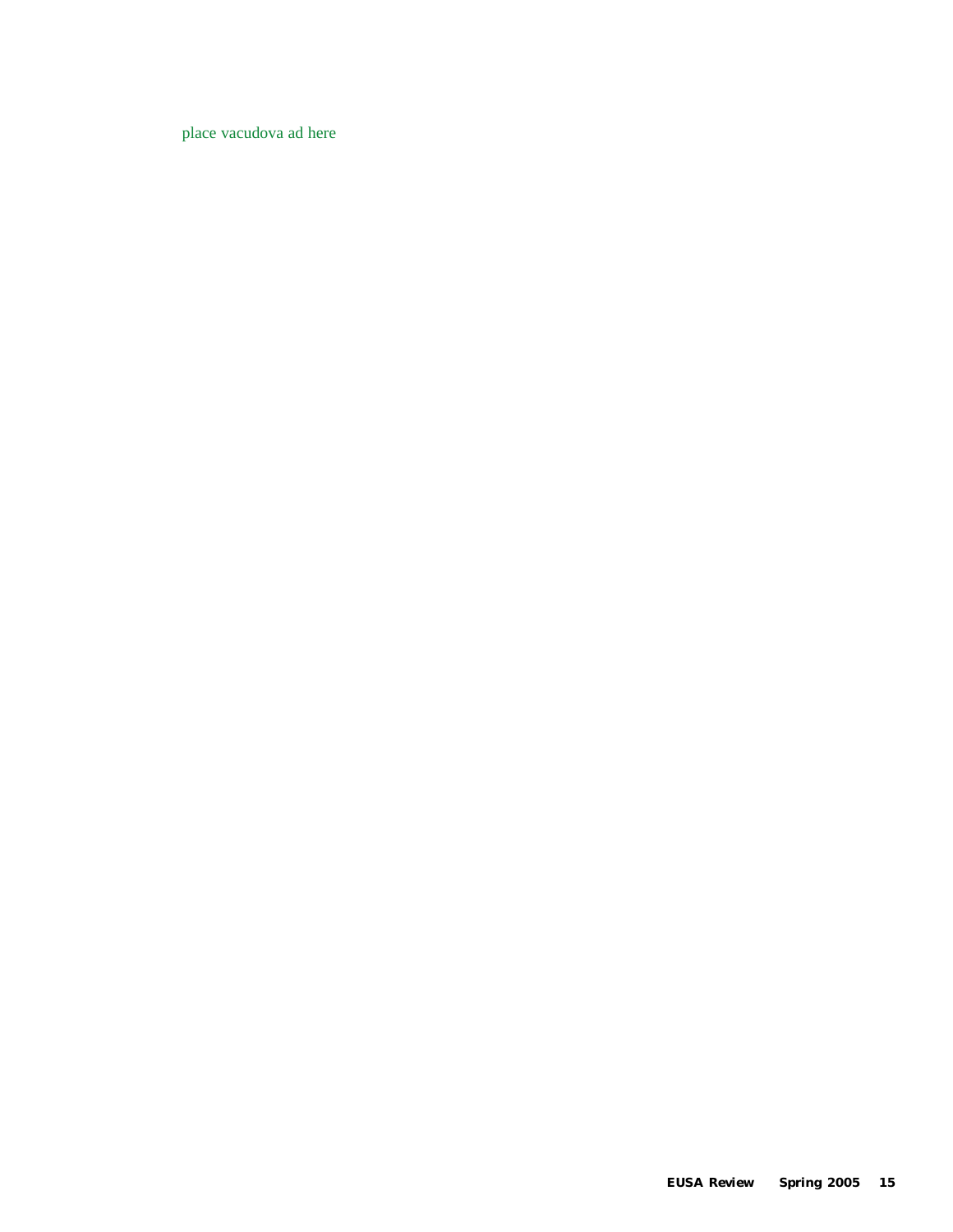# **Book Reviews**

#### **Andrew Martin and George Ross, (Eds.) Euros and Europeans: Monetary Integration and the European Model of Society. New York: Cambridge University Press, 2004, 398 pp.**

EDITED BY TWO OF THE MOST REPUTABLE American analysts of European politics and political economy, and with contributions from a veritable 'who's who' of leading experts from both sides of the Atlantic, this book promises much. To cite the editors, it aims to explore the national trajectories of the European 'social model' in the pre- and post-EMU years by examining how "pressures from the integration process enter member states' domestic politics and there interact with endogenous pressures". In addition to pan-European studies of the EMU macro-economic regime, the impact of EMU on policy-making systems, welfare reform, and industrial relations, there is a comparison of public finances and labor market reform in the EU and the US, and six in-depth country studies of France, Germany, Italy, Spain, the Netherlands and Belgium. At a time of ongoing dispute over the rules governing the EMU's Stability and Growth Pact (SGP) and widespread concern about the future of the 'European social model' and its national variants, we are badly in need of the new insights into the complex interaction between monetary integration and social systems that *Euros and Europeans* aims to deliver.

This promise is fulfilled – but only in part. Andrew Martin provides an impressive analysis of the EMU macro-economic policy regime and the European Central Bank's narrow focus of the ECB on price stability to which, in common with many critics, he attributes a good part of Europe's recent growth and employment problems. Nonetheless, his own narrow focus on the ECB and monetary policy prevents a consideration of numerous issues of great importance for understanding the impact of EMU policies - including the question of how effective monetary stimulus can be in the presence of large fiscal deficits, and the contribution that these deficits make to unemployment by keeping taxation high and consumption low. It also prevents any consideration of policy alternatives, such as a new form of coordination between European monetary policy and national fiscal policies. Some of the other pan-European studies are also first class. Dølvik provides a brilliant analysis of the adjustment of national industrial relations and wage setting institutions to EMU. Hemerijck and Ferrera's analysis of national welfare systems and the interaction between exogenous pressures and domestic problem loads is very comprehensive, although perhaps at the cost of being rather too descriptive. Among the country chapters, those by Ross on France, Siegel on Germany, Della Sala on Italy and Pérez on Spain stand out for *EUSA members interested in reviewing recent EUrelated books, please contact the reviews editor:*

**Dr. R. Daniel Kelemen Lincoln College Oxford University Oxford OX1 3DR UK E-mail daniel.kelemen@politics.ox.ac.uk Fax 44.1865.279.802**

*Publishers should send two review copies of books directly to Dr. Kelemen.*

their combination of in-depth knowledge and highly sophisticated analysis of the interaction between national policy makers, actors and institutions and the emergence and implementation of EMU. Yet, though all of the contributions are more than competent and sometimes brilliant in themselves, together the whole seems less than the sum of its parts.

There are several reasons why. The first is the absence of an analytical framework that would help overcome some of the many problems created by the ambitions of the project. Political scientists have not been especially successful in separating the impact of EMU on the recent transformation of labour markets and welfare states from other contemporary pressures for reform (technological and post-industrial change, international and single market competition, endogenous problem loads stemming from population aging and the maturity and rising costs of welfare programmes) and this book is no exception. Some chapters are better at doing so than others – for example, Siegel on Germany, Della Sala on Italy and Pérez on Spain, all of which seek to specify the precise but limited ways in which EMU has affected domestic policy making; Featherstone's restricted and systematic study of how EMU convergence was exploited by national policy makers to strengthen their reform capacities; and Dølvik's fine and cautious investigation of social pacts and wage setting, which clearly refutes predictions of 'neo-liberal' convergence. But many other analyses are about national policy reform in general from the 1980s on, using EMU as a hook for a broad narrative, but failing either to specify causal links or to distinguish the 'EMU effect' from the other kinds of pressure listed above.

The editors do try to isolate some of these pressures in their conclusion, especially those requiring welfare state reform, and then try to relate them to one purported EMU effect in particular – the slow down in public spending. This, they argue, will make things even worse than they would otherwise have been. But this indicates a second weakness a general failure to distinguish between what one might call the opportunities and costs of EMU for the European social model. Although many of the chapters are relatively optimistic about the ways in which EMU has facilitated certain types of desirable reform in the European social model (for example, Della Sala on Italy, Pérez on Spain, Hemerijck and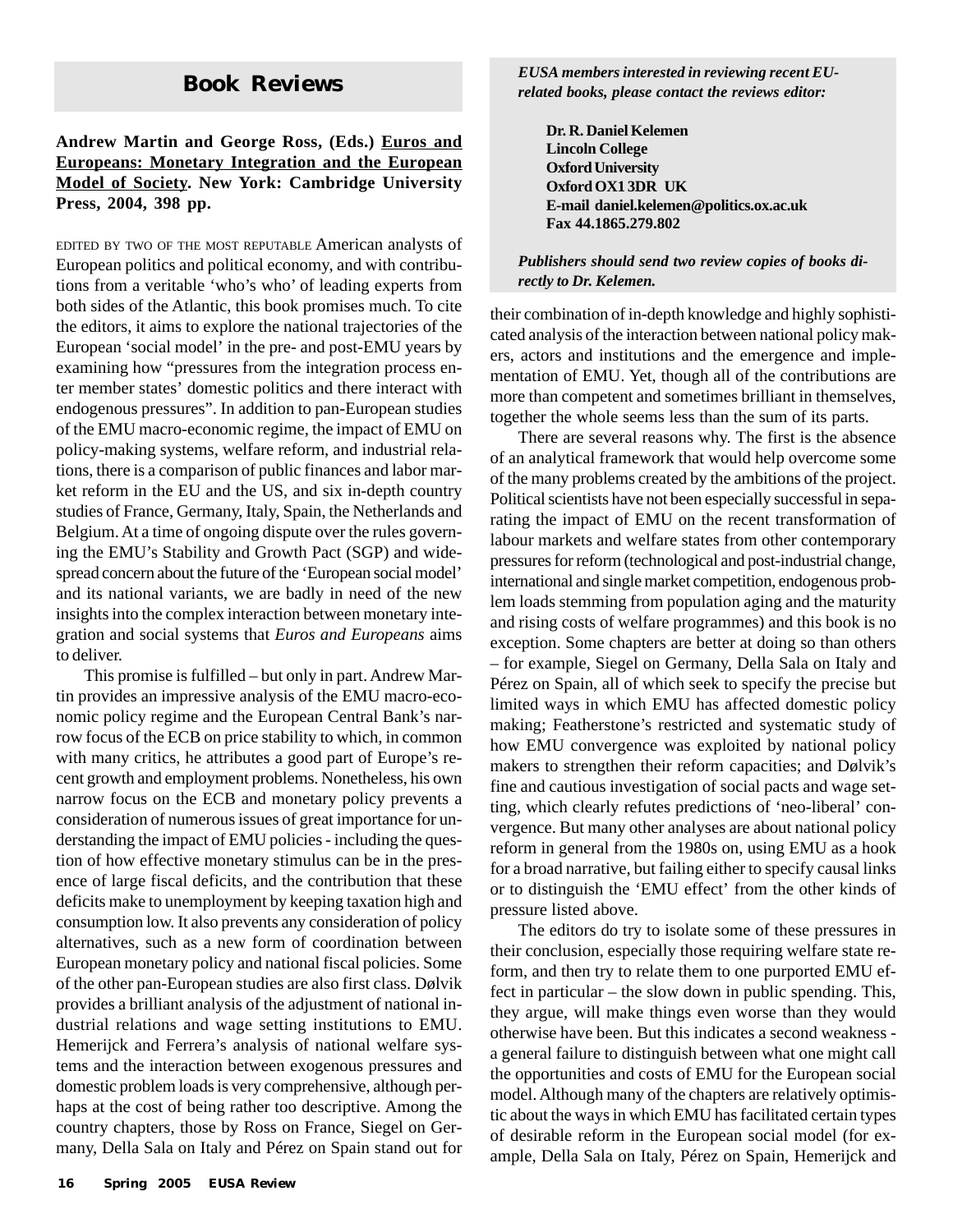Ferrera on welfare), the tone set by the editors is one of impending doom. This is not to say that there is nothing but opportunities in the new EMU macro-policy regime, or that the narrowly conceived price-stability focus of the ECB has not exacerbated some of the adjustment problems confronting numerous Eurozone economies. The current divisions in the EU over the revision of the SGP are witness to the failure to devise a more imaginative and functional coordination of monetary and fiscal policies. But at no point in this book is there an explicit attempt to separate out the ways in which EMU may assist in making the European social model more sustainable (for example, by focusing the attention of policy makers on long-term liabilities in pensions and other areas of public spending, or providing a form of macroeconomic stability potentially conducive to timely and equitable reform) from those which may be damaging. To have done so might have made the overall package more balanced and insightful.

A third and closely related problem is a tendency to view the so-called 'European model of society' through distinctly rose-tinted glasses. There is much talk, especially on the part of the editors, about how EMU risks creating social injustices and advancing the cause of 'neo-liberalism'. But just as there is a failure in their joint and separate contributions to pin down the precise consequences of EMU for the Eurozone's monetary and fiscal policy mix, so too is there a tendency on their part to ignore the current injustices and manifest social failures of core European 'social model' countries and to engage in 'loose talk' about the dangers of 'neo-liberal reform'. For if 'social solidarity' is a hallmark of these countries, so too is a series of institutionalised inequalities, including a marginalisation of young people, older workers and women from the work force, an incapacity of highly protected labour markets to absorb immigrant workers into regular jobs, and an unwillingness to embrace the far-reaching regulatory reform required to stimulate post-industrial employment. A new EMU policy architecture and growth orientation may well be needed to facilitate solutions to these structural problems. But so too is an admission – by intellectuals and social conservatives (of all political colours) alike – that all is not well with the 'European model of society', that extensive reform is required, and that the unthinking and pejorative application of the label 'neo-liberal' to any change recommended to the status quo may just be part of the problem.

#### **Martin Rhodes European University Institute, Florence**

#### **Neil Walker (ed.) Europe's Area of Freedom, Security and Justice, Oxford: Oxford University Press, 2004, 289 pp.**

THE CREATION OF an 'Area of Freedom, Security and Justice' (AFSJ) has become a defining feature of the EU in the first decade of the twenty first century, reminiscent in some ways of the drive to complete the single market in the early 1990s. Then the idea was to build a single economic space in a way that might excite the citizens of member states (soon to become EU citizens). This time, however, the EU has encroached on sensitive issues of 'high politics' where sovereignty concerns resonate and where the institutional tools to do the job have not been fully granted. This timely collection produced as part of the Collected Courses of the Academy of European Law surveys the AFSJ's development from a legal perspective. Substantive chapters deal with asylum (Kay Hailbronner), entry controls (Ferruccio Pastore), family migration (Steve Peers), judicial co-operation (Christine Van den Wyngaert) and policing (Cyrille Fijnaut). Together with an introduction by Neil Walker, they provide an excellent overview of the extent of co-operation and integration attained in this area and the challenges that lie ahead.

Not the least of these challenges is the quest for coherence. The AFSJ is not like other EU policy areas such as agriculture where at least the issues are reasonably clear and the legal framework fairly consistent. Instead, the AFSJ derives from a variety of legal sources, employs a mix of 'hard' and 'soft' laws and, through the complex sharing of power between national, supranational and international authorities, could be seen to impute a further degree of postmodern complexity to the Union. That said, the main focus of AFSJ policy has been on the more coercive (rather than rights protecting) aspects of migration and asylum policy and intensified activity in the areas of policing and judicial co-operation. As Kay Hailbronner, Ferruccio Pastore and Steve Peers demonstrate, particularly intense activity has been devoted to the development of a common migration and asylum policy. In these areas, we see clearly some of the complexities of policy-making. European states now seek to 'manage migration' so that labour migration (and with it family migration) meets economic needs and addresses some concerns about the effects of population change (although immigration is not a magic bullet that will miraculously resolve these concerns). Migration can thus be functional to the maintenance and sustenance of some of European states' key organisational borders, such as those of welfare states and labour markets.

Also, amidst, the often overblown rhetoric about 'controlling immigration', its worth remembering that intra-EU migration (mainly) for nationals of member states is an integral component of the EU's identity. The EU might try to finesse this by distinguishing between mobility (intra-EU migration, a good thing to be encouraged) and immigration (extra-EU migration, often a bad thing), but such a separation is not really feasible. If the EU is to attain economic reform objectives, then migration from inside and outside the EU will be central to debates about economic change, as well as to those about security. Thus far the security frame has predominated. There has been an intensification of effort to stem flows of those forms of migration defined by state and supra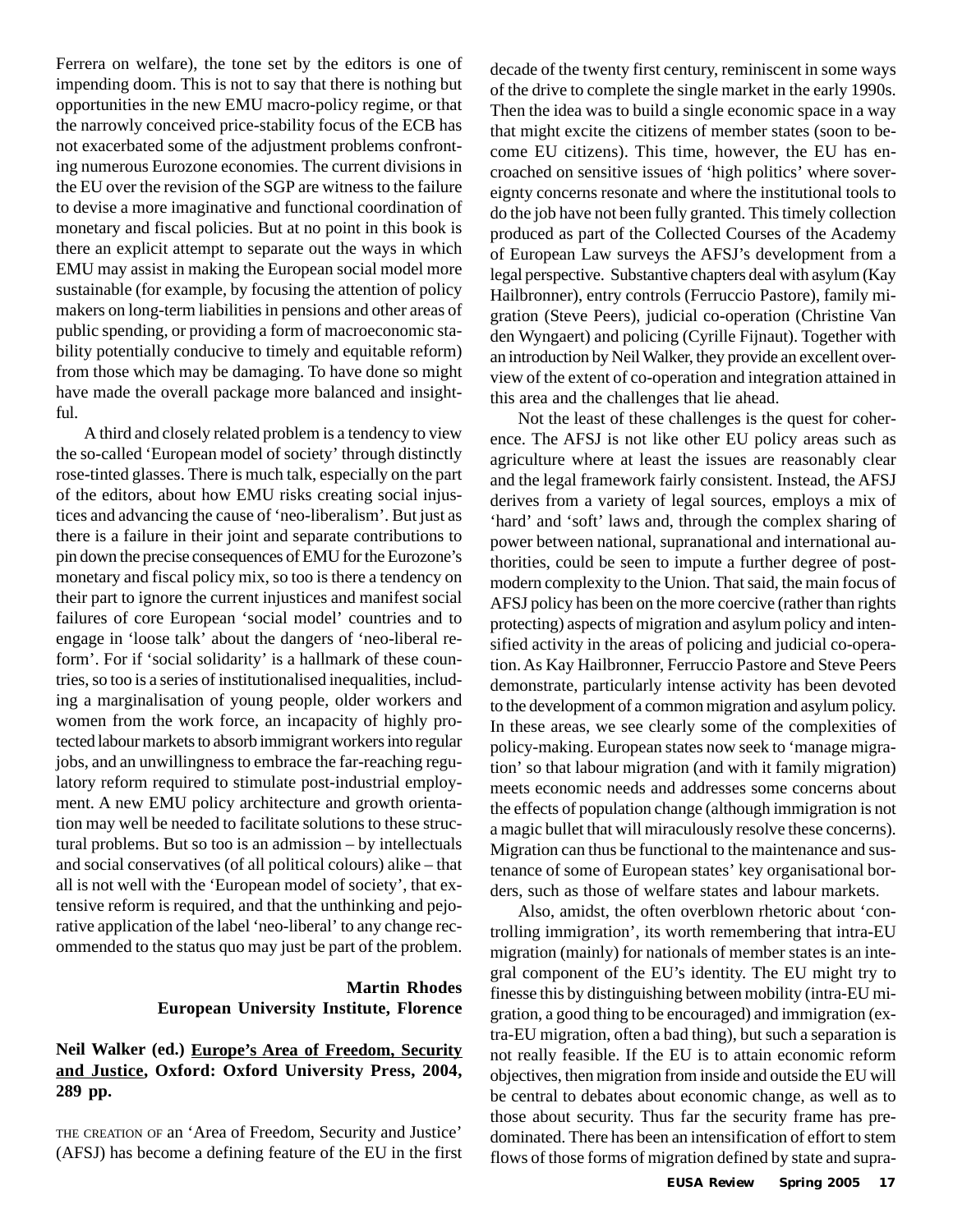national policies as unwanted, such as asylum seeking and illegal/irregular flows. The result is an ambivalent relationship between the territorial borders of EU member states and key organisational borders of work and welfare. EU policy is less about building a fortress and more concerned with finessing this relationship between those forms of migration defined as wanted and those defined as unwanted.

In his introduction to this volume, Neil Walker identifies some of the concerns that must be brought to the fore when the AFSJ is analysed. Not the least of these is a search for coherence either in terms of an internal coherence expressed through a consistent legal approach or externally in relation to the subject matter that is dealt with. Thematically, historically and institutionally, little internal coherence is found. There is, however, a developing policy coherence imparted by the Amsterdam Treaty, the declaration of EU heads of state made at Tampere in October 1999 and in the aftermath of 9/11. This leads Walker to another important observation. The creation of an AFSJ could be seen as reactive to such events as the attacks on New York, the Pentagon and, more recently, Madrid. There are, however, important pro-active elements at work too. Internal security policy is never simply compelled by external events. It is necessary to explore the ways in which freedom, security and justice have been defined through mechanisms of co-operation that date back more than 30 years, as well as the interests at stake, such as those of 'security specialists'. In addition to policy coherence, Walker makes a plea for greater attention to constitutional coherence, so that the form, type, nature and content of constitution that is slowly being built are to the fore in discussion. This is particularly pertinent when the rapid pace of developments in these areas is considered. To take one example, Ferruccio Pastore's excellent analysis of the EU entry control system explores the development of the EU policy concerning border controls, irregular migration and their increased entanglement with foreign policy issues. Pastore identifies eighteen different policy relevant documents in a two-year period. It could be difficult to keep an eye on the bigger picture when such intense activity is occurring, but given the importance and sensitivity of this EU action, it is important that discussion emphasises overall constitutional coherence.

Another important reason for this is that constitutional clarity may help define the respective roles of legislative, executive and judicial authority in the AFSJ. Walker shows that a supranational/intergovernmental dichotomy may neglect the mix of methods employed in this area. Moreover, it may miss more important issues about the balance of power and authority in this area. Internal security policy is typically an area where executive authority has predominated. The development of EU co-operation and integration could be seen to have strengthened the executive's hand while weakening the role of courts and legislatures. Whether co-operation and integration are intergovernmental or supranational may be less important than the relationship between accountability and efficiency expressed through the respective roles of executives, courts and legislatures. For example, the proposed increase in the role of national parliaments in the draft constitution could be seen to indicate intergovernmentalism, but what it may also do is strengthen the hand of legislative authority. One could add to this the observation, which has become apparent in much recent work on European migration policy and politics since the 1970s, that the role of the courts and the scope for what have been called 'rights based politics' was central to the greater security given to migrants in European societies. The conclusion to Steve Peer's chapter alludes to this point when expressing the hope that EU legal processes in the context of family reunion could offer consistent pan-European protection for the rights of family members.

A final point that becomes clear from the contributions to this volume, although not one that most of them specifically address, is the 'fuzziness' of the AFSJ's subject matter. In his chapter on police co-operation, Cyrille Fijnaut makes the point that more research is needed in order to better clarify the underlying social and political issues with which EU policy is concerned. This point could be extended more generally. The EU has decided on responses even though the causes and effects of the phenomena they seek to address may be unclear, which in turn imparts a good deal of uncertainty to policy outcomes. This is a peril of policy made in a hurry if the effects of policy diverge from expectations because the underlying phenomena are misunderstood. It hopefully goes beyond academic special pleading to remark that more research may be helpful. Indeed, the AFSJ seems particularly open to a multi-disciplinary approach that combines excellent legal analyses, such as those contained in this collection, with work from other disciplines that explores more deeply the social and economic context in EU states (and non-EU members).

#### **Andrew Geddes University of Sheffield**

#### **Gary Marks and Marco R. Steenbergen, (Eds.) European Integration and Political Conflict. New York: Cambridge University Press, 2004, pp.294.**

CERTAIN FIELDS IN THE LITERATURE on the European Union (EU) are well integrated, leading to scholarly work engaging in similar lines of inquiry and research efforts speaking to each other. An example for such a field is formed by studies on public support for European integration. Other fields, however, are much more divided. While the research questions are very similar and clearly related, scholarly work does not seem to engage in profitable debate and exchanges. The study of political conflict in the EU is clearly one of these fields, where insights are scattered and a common, integrating view is (actually, was, as we will see below) missing. Scholars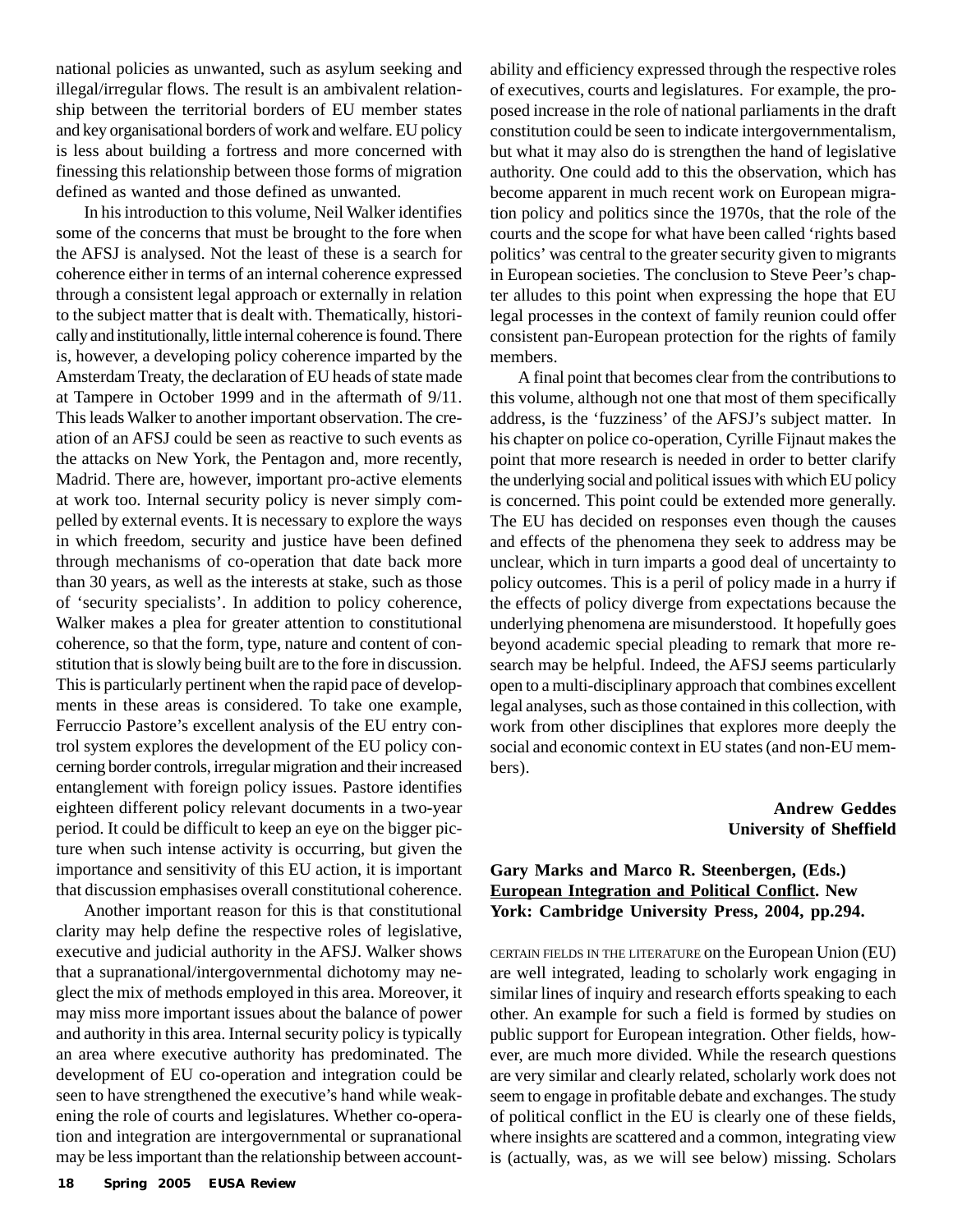studying public opinion give us some insights about what cleavages are apparent in the context of the EU. Students of voting behavior in the European parliament give us another view, while researchers focusing on party manifestos come to another set of conclusions. Fields with such scattered insights cry out for unifying efforts.

Luckily enough, the book edited by Gary Marks and Marco R. Steenbergen and especially Gary Marks' concluding chapter, provides such an integrating perspective for the study of political conflict in the EU. Employing a wide array of data, ranging from survey data (mass, elite and expert), party programs, roll call votes, protest events, etc. all contributors to this volume pursue a set of closely related questions, namely what models most adequately reflect the dominant conflict dimension in the EU.

Steenbergen and Marks' introductory chapter sets the stage by reminding us of the various models proposed in the literature to account for political conflict in the EU. The international relations model simply emphasizes the conflict over more or less integration. Hix and Lord (1997) suggested that this integration dimension cut perpendicularly across a classic left-right cleavage, thus providing a two-dimensional space. Tsebelis and Garrett (2000) develop a scenario in which the left-right dimension subsumes the integration dimension, such that the left extreme stands for high levels of regulation, and the right for less. Finally, Hooghe and Marks(1999) suggest, as Hix and Lord (1997) had, that two dimensions are present, but, given that the left-right dimension absorbs some issues of European integration, these two dimensions are correlated.

Most of the contributions in this volume, employing different data sources, attempt to assess the relevance of these, or even additional, alternative models. In Chapter 1, Gabel and Anderson use individual data from Eurobarometer surveys to assess the structure of the policy space. Using responses to questions on the appropriate involvement of the EU in a set of policy fields, the two authors employ confirmatory factor analysis to assess which of the models better accounts for the individuals'responses. While a model with two dimensions appears to dominate, the two dimensions are highly correlated leading the authors to favor a model of conflict relying on one dimension. This very competently carried out study might have profited from some robustness checks of their empirical results, especially given the rather strong assumptions the authors adopt to avoid missing data and to integrate ordinal data into their confirmatory factor analysis.

In Chapter 2, Van der Eijk and Franklin also employ individual survey data to study the link between the left-right dimension and EU-integration. Their focus is, however, whether political parties, as reflected in the voters' perceptions of the parties' positions, reflect these two dimensions. They find that from the voters' perspective the EU-integration dimension is not yet politicized. This gap, according to the authors, constitutes a "sleeping giant." Skeptical readers might question what the underlying theory for the mobilization of European issues might be, which leads the authors to this bold conclusion.

Two contributions to this volume look more closely at one particular policy field, namely social welfare. One cannot fail to be a bit astonished by this choice of policy field, given the admission of one set of authors that "European governance is more important as a catalyst of (de-regulating) markets than directly shaping resource allocation through social policies." (Brinegar, Jolly and Kitschelt, Chapter 4, p. 87). Starting from an argument on the varieties of capitalism, these authors suggest that opinions on the welfare state should affect support for the European Union. They find some support for this contention, but some skepticism is certainly in order. Some of their theoretical arguments in support of their hypothesis relies on the independence of the European Central Bank, but the empirical investigations include also countries from outside the Euro-zone. Similarly, the Eurobarometer data stem from a period, when social policies were hardly on the front-burner of the EU institutions (even of the European Court of Justice). The question then remains, whether their empirical results do not reflect interesting patterns not necessarily related to the issue of the welfare state.

The perspective in Ray's contribution (Chapter 3) is slightly different, since the question is what explains favorable opinions for delegating social protection to the EU level. He finds evidence that these opinions depend on the extent of the domestic welfare state and the economic situation of the individuals. Given that some variation in the public's opinion is explained by country specific variables, one might have wished a few robustness checks of the results.

Analyses of party manifestos (Gabel and Hix, Chapter 5) and roll call votes in the European parliament (EP) (Thomassen, Noury and Voeten, Chapter 7) essentially come to the conclusion, that the left-right dimension dominates in EP election campaigns and European parliamentary life. By looking at the development of the party programs, Gabel and Hix attempt to rescue the Hix and Lord (1997) model of a two-dimensional policy space. More support for an additional dimension comes from Thomassen, Noury and Voeten's study of EP roll call votes. While finding that party groups account for much of the difference on a first dimension, they find that on additional dimensions, though of lesser importance, the national background of members of the EP (MEPs) seems important. This analysis is complemented with a study of data stemming from a survey of MEPs. Responses of the latter to a series of questions dealing with the role of EU institutions appear to be structured in a more complex way. As with the roll call data, the position on the left-right dimension seems largely dependent on the affiliation with a party group. Party groups, on the other hand, are much more divided on the integration dimension and the third dimension, which the authors label as libertarian/traditional.

This libertarian/traditional dimension also figures prominently in the next set of chapters dealing mostly with expert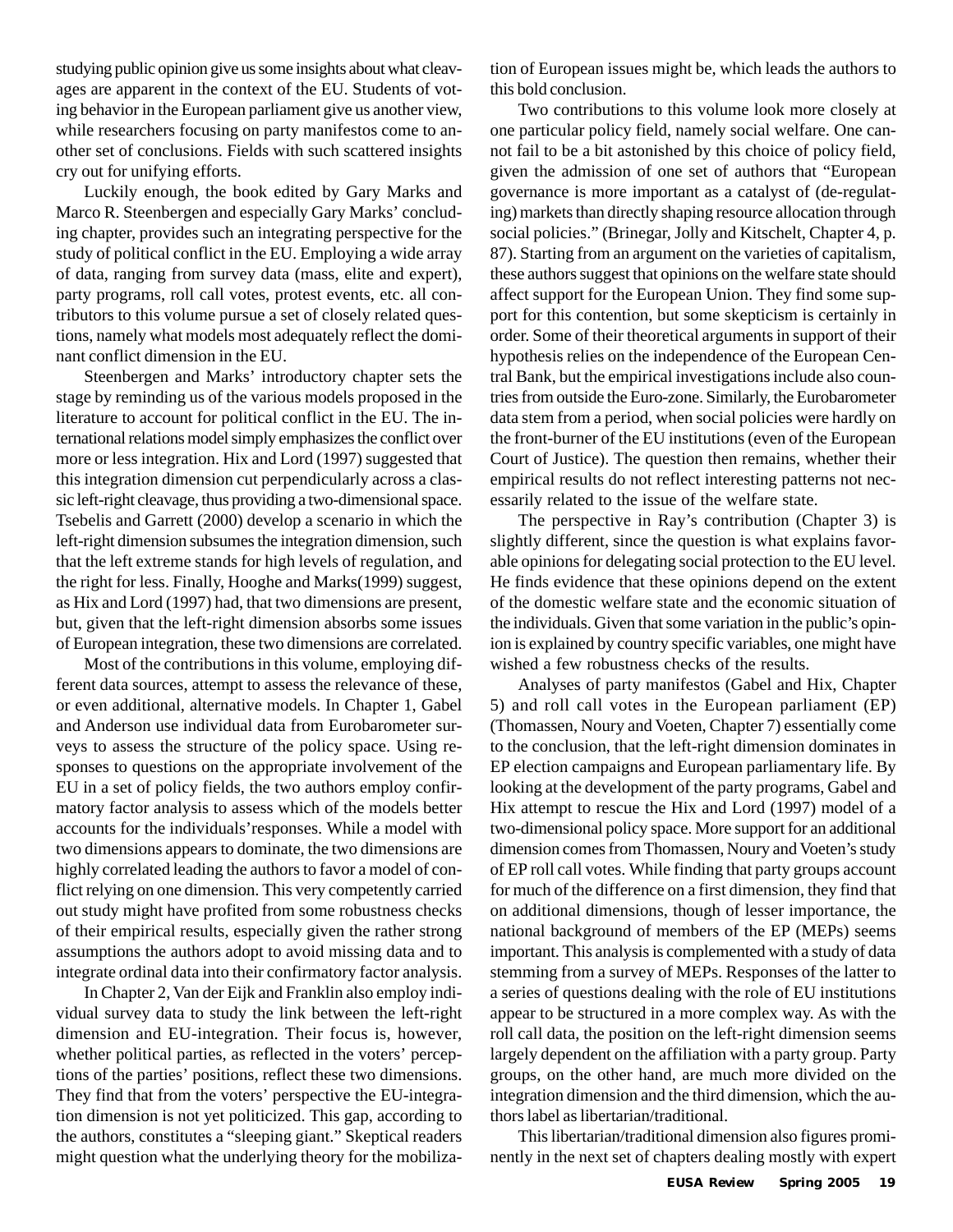surveys. In Chapter 6, Hooghe, Marks and Wilson find a curvilinear relationship between the parties' position on a leftright and a EU-integration dimension. This relationship is, however, largely driven by the extremist parties both on the left and the right, which are much more skeptical regarding European integration. If the focus is on the major parties, the curvilinear aspect largely disappears. In part based on this fact, the authors argue that their GAL/TAN (green/alternative/libertarian - traditional/authoritarian/nationalist) dimension is important. In Chapter 8, Steenbergen and Scott also employ expert surveys. However, they focus on the saliency of EU integration for parties and how to explain it. They argue, and find some support for their contention, that some parties strategically downplay the salience of the EU issue out of electoral calculations.

A bit at the fringes of the overall theme of the book are the chapters by Wessels (Chapter 9) and Imig (Chapter 10). The former focuses on interest groups, but the analyses of the growth of interest groups and their contacts with MEPs only remotely speaks to the issues of the volume. Similarly, Imig's study of national protest events with EU content shows a dramatic increase of such events. The findings concerning the organization of protest in a transnational fashion do, however, not directly speak to the main themes of the volume.

Despite these chapters appearing at the fringes of the themes addressed, in his conclusion Marks achieves the feat of offering an integrating perspective that covers all the chapters. He argues that to understand the way in which political conflict in the EU is structured, we need to better assess the distributional effects of EU at the domestic and international level. Political contestation is likely to be quite different if these distributional consequences differ between member states than if they are the same. Similarly, the importance of these distributional effects should affect how political conflict is structured in the EU. Given these two important dimensions, it is not surprising that the models proposed in the literature to account for political conflict have fared well at different times in the history of European integration. Which model will be able to account well for the structure of political contestation in the future, however, depends heavily on the direction European integration will take. This book, however, helps us to gain a better understanding how to conceptualize and understand these future trends.

#### **Simon Hug University of Zürich**

#### **References**

Hix, Simon and Christopher Lord. 1997. Political Parties in the European Union. New York: St. Martin's Press.

Hooghe, Liesbet and Gary Marks. 1999. "The Making of a Polity: The Struggle over European Integration" in Continuity and Change in Contemporary Capitalism, ed. Herbert Kitschelt, Peter Lange and Gary Marks. New York: Cambridge University Press pp. 70-97.

# **EU-Related Web Sites**

*The following URLs and annotations have been updated as of April 2005.*

#### *Library and bibliographic sources* **www.eblida.org**

The European Bureau of Library, Information and Documentation Associations represents national library and information associations and institutions in Europe, on issues of copyright, culture, EU Enlargement, information society, and technology.

#### **library.byu.edu/~rdh/eurodocs/ec.html**

The History of Europe as a Supranational Region, lists and links to every key historical document in European integration beginning with the 1957 Treaty of Rome and to the present. **http://www.lib.berkeley.edu/doemoff/gov\_eu.html** The University of California at Berkeley Library has an

extensive electronic catalog devoted to scores of EU-related sources called European Union Internet Resources.

#### **europa.eu.int/eclas**

Register to become a user of the European Commission Libraries Catalogue (ECLAS). Site in French and English. **www.mun.ca/ceuep/EU-bib.html**

The European Union: A Bibliography is a very thorough compilation of EU resources, regularly updated.

#### *Official European Union sources* **europa.eu.int**

Europa is the official server of the EU and is the primary resource on its institutions, goals and policies, documents, news, and treaty texts. Europa has many searchable databases and Web portals.

#### **ue.eu.int**

The Council of the European Union has a Web site with information about past and current Presidencies, major treaties and other documents, Intergovernmental Conferences, and more.

#### **europa.eu.int/eur-lex**

Eur-Lex is the EU's "portal to EU law," with an electronic archive of legal and juridical texts from all the institutions, the Official Journal, background information on EU legislation in force, links to white papers, and more.

#### **www.europarl.eu.int**

The official site of the European Parliament, with full details of the current MEPs and their committees, Parliamentary sessions, hearings, conferences, documents issued, and more. **www.curia.eu.int**

The Curia site focuses on the Court of Justice and the Court of First Instance, providing documents on recent case-law (full texts), pending cases, and cases removed from the register.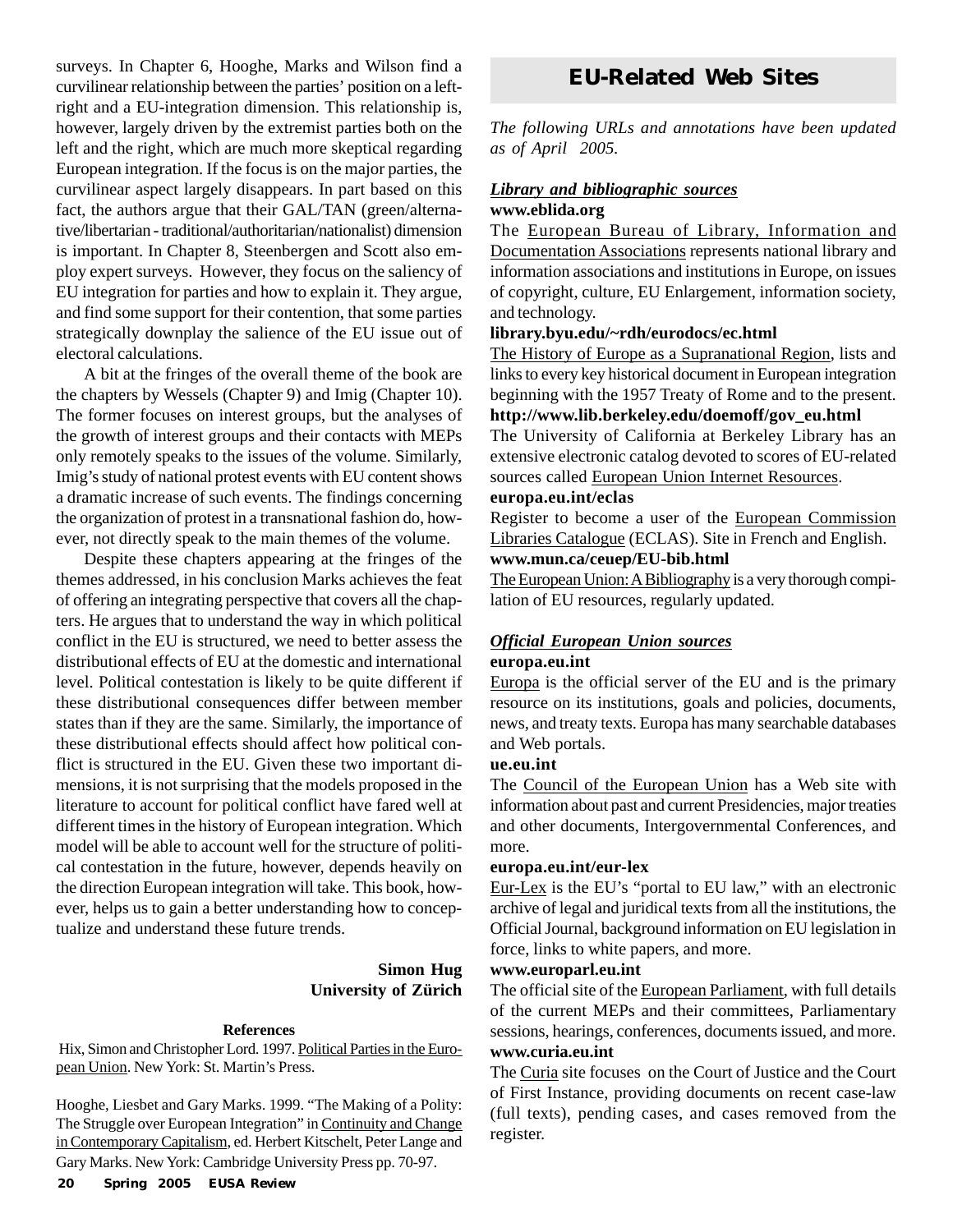#### **www.echr.coe.int**

The European Court of Human Rights site has information on the current composition and history of the Court, pending cases, judgments and decisions, and basic texts.

#### **www.ecb.int**

The European Central Bank's site is the definitive site on the European System of Central Banks,monetary policy and frame-work of the Eurosystem, and texts of relevant legal documents.

#### **europa.eu.int/comm/dg10/epo**

The Eurobarometer site has downloadable reports (in PDF format) with qualitative and quantitative data as recent as the current month from EU member states and candidate countries.

#### **www.eurunion.org**

The European Union in the U.S. is the Web site for all official EU activities in the U.S., with links to their U.S.-based missions.

#### *U.S. Government sources*

#### **www.useu.be**

The United States Mission to the European Union in Brussels maintains a Web presence with a valuable list of the key documents of the U.S.-EU relationship, current news, and more.

#### **www.buyusa.gov**

The U.S. Department of Commerce maintains a Showcase Europe site on doing business in the EU, including countryspecific commercial guides, links on the EU and more.

#### *EU-related NGOs (and quasi-NGOs)*

#### **www.eumap.org**

The EU Accession Monitoring Program, run by the Open Society Institute, monitors human rights and the rule of law in Europe.

#### **www.tacd.org**

The TransAtlantic Consumer Dialogue is a forum of U.S. and EU consumer organizations which makes joint consumer policy recommendations to the U.S. government and European Union to promote consumer interests in EU and U.S. policy making.

# *EU external relations sources*

#### **www.cires-ricerca.it**

The Interuniversity Research Centre on Southern Europe studies the impact of Europeanization on southern European countries and the Euro-Mediterranean area. Their bilingual Web site has working papers, a bibliography, hyperlinks, and other resources.

#### **www.ue-acp.org**

Actors and Processes in EU-ACP Cooperation (see next entry)

#### **www.acpsec.org**

#### Secretariat of the African, Caribbean, and Pacific States

Resources on the Lomé Convention, renegotiations, and related topics. The first site, above, hosts all historical documents on the EU-ACP Forum; the second site (in English and French), has summit documents, texts of treaties and agreements, etc.

#### **www.europaveien.no**

In Norwegian, this site/portal is the gateway to EU information for Nordic and Scandinavian researchers, officials, businesses, and others. It provides searchable EU news sources.

#### **http://www.dfait-maeci.gc.ca/canadaeuropa/menuen.asp**

A Web site dedicated to the exploration of Canada's relations with the countries of Europa.

#### *On-line archives and publications* **aei.pitt.edu**

The Archive of European Integration is an electronic repository for research materials on the topic of European integration and unification. It now contains many of the papers from past EUSA Conferences. It is fully searchable, and searches of it will also include both EIoP and ERPA (see below).

#### **eiop.or.at/eiop**

The European Community Studies Association of Austria publishes a bilingual (German and English), peer-reviewed, interdisciplinary e-journal, European Integration online Papers. **eiop.or.at/erpa/**

The European Research Papers Archive is a portal to (currently) nine on-line papers series in the field of European integration studies, primarily, but not exclusively, from European institutions.

#### **www.jeanmonnetprogram.org/papers/index.html**

The Jean Monnet Working Papers series (a joint project of the Academy of European Law, European University Institute, and New York University School of Law) covers many issues related to the EU and law, and papers can be downloaded from the site.

#### *EU skeptics sources*

#### **www.democracy-movement.org.uk/**

Democracy Movement's vision is "of a Europe of selfgoverning democracies that trade together, enjoy cultural exchange with each other, and co-operate voluntarily where it makes sense to do so."

#### **www.teameurope.info**

The European Alliance of EU Critical Movements "connects over 40 EU-critical organizations and parties in 14 European countries," groups such as the Green Party, The Bruges Group, the Democracy Movement, and the Norwegian "No to the EU."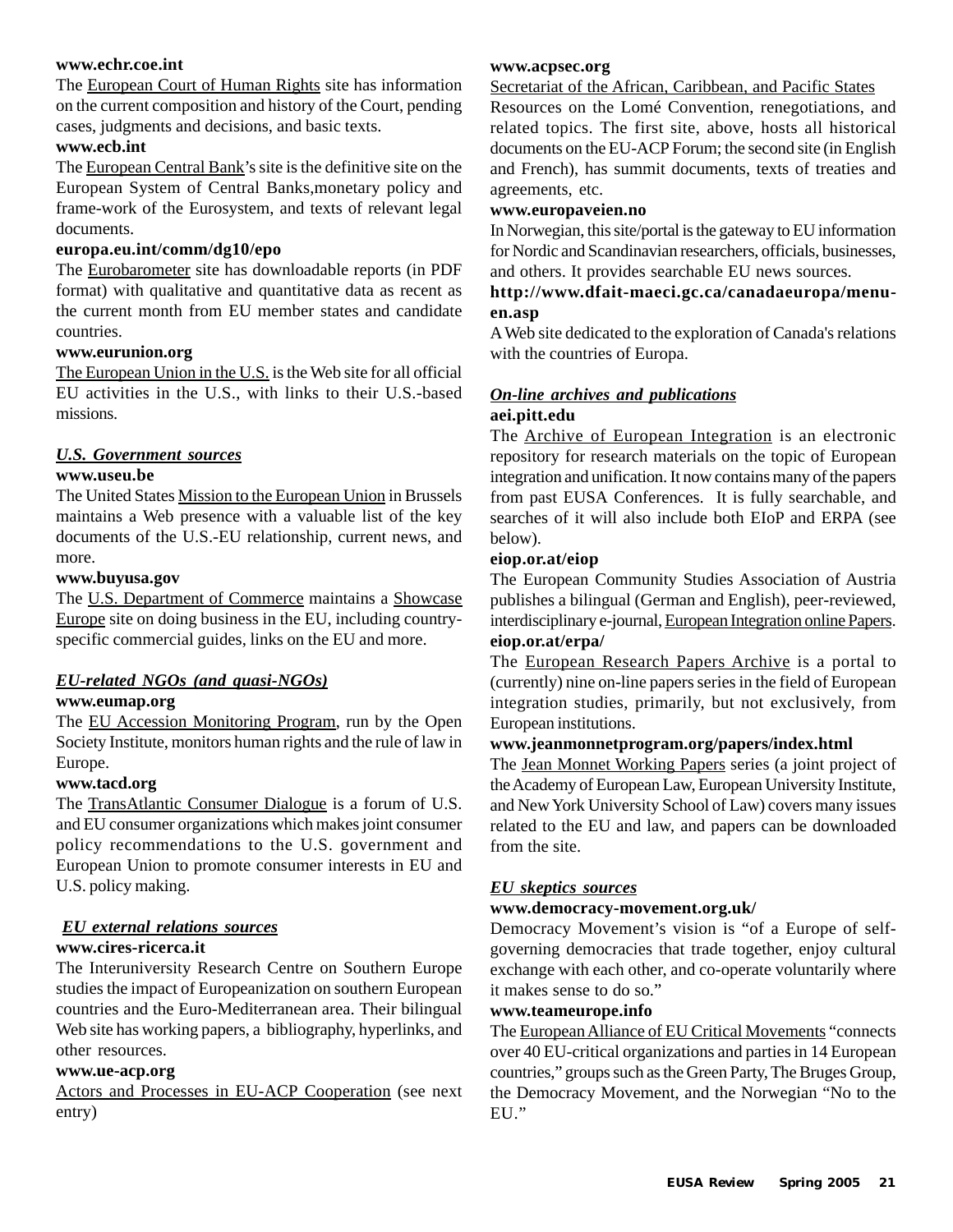(*continued from p. 2*) super Executive Committee, whose newly elected members Liesbet Hooghe, Frank Schimmelfennig, and Amy Verdun are all well-known, wideranging and creative scholars, not unlike continuing members Grainne de Burca, Virginie Guiraudon, and Sophie Meunier. I trust that Joe F. will keep everyone in line, although this will not be easy, given that the Committee's members all live in different time zones. Karen Alter and Jeff Anderson, and I are hereby retired from the Executive. Karen and Jeff will continue as valued contributors to our knowledge, colleagues, and resources for EUSA. As for me, I have no attention of abandoning Brussels, Paris, London, Berlin and other such glorious places to hang out in between energetic field work on member state ski slopes. To everyone I've just listed, and all EUSA members, keep up the splendid work and thanks so much!

> George Ross Brandeis University

# **EUSA Prizes**

THE EXECUTIVE COMMITTEE of the European Union Studies Association is pleased to announce the recipients of the following EUSA Prizes, which were awarded at the 9th Biennial Conference in Austin, Texas on April 1, 2005:

#### **Fourth EUSA Lifetime Contribution to the Field Prize**

Eric Stein, Professor Emeritus, University of Michigan Law School.

#### **Best Book Prize 2003-2004**

Frank Schimmelfennig. *The EU, NATO and the Integration of Europe: Rules and Rhetoric*. Cambridge University Press, 2003.

#### **Best Book Prize Honorable Mention**

Mark Hallerberg. *Domestic Budgets in a United Europe: Fiscal Governance from the End of Bretton Woods to EMU*. Ithaca, NY: Cornell University Press, 2004.

#### **Best Dissertation Prize 2002-2004 (co-winners)**

Christine Arnold, "How Two-Level Entrepreneurship Works: A Case Study of Ratcheting Up a Europe-Wide Employment Strategy" (PhD, University of Massachusetts Amherst, September 2002). Directed by Professor Eric S. Einhorn.

Berthold Rittberger, "The Parliamentarisation of the European Community," (PhD, University of Oxford, October 2002). Directed by Professor Jeremy Richardson.

#### **Best 2003 Conference Paper**

Henrik Enderlein. "Adjusting to EMU: The Impact of Monetary Union on Domestic Fiscal and Wage-setting Institutions."

# **Publications**

Adnett, Nick and Hardy, Stephen (2005) *The European Social Model: Modernization or Evolution?* Northampton, MA: Edward Elgar Publishing.

Goodman, Joseph W. (2005) *Telecommunications Policymaking in the European Union.* Northampton, MA: Edward Elgar Publishing.

Heisenberg, Dorothee (2005) *Negotiating Privacy: the European Union, the United States, and Personal Data Protection*. Boulder, Colorado: Lynne Reinner Publishers.

Hosli, Madeleine (2005) *The Euro: A Concise Introduction to Europe's Single Currency*. Boulder, Colorado: Lynne Reinner Publishers.

Jordan, A.J. (ed.) (2005) *Environmental Policy in the European Union: Actors, Institutions and Processes (2nd Edition)*. London and Sterling, Va: Earthscan.

Keating, Michael, Loughlin, John and Deschouwer, Kris (2005) *Culture, Institutions and Economic Development: a Study of Eight European Regions*. Northampton, MA: Edward Elgar Publishing.

Keller-Noellet, Jacques and Milton, Guy, with Agnieszka Bartol-Saurel (2005) *The European Constitution: its Origins, Negotiation and Meaning*. London: John Harper Publishing.

Schimmelfennig, Frank and Sedelmeier, Ulrich (eds.) (2005) *The Europeanization of Central and Eastern Europe.* Ithaca, NY: Cornell University Press.

Ulst, Ingrid (2005) *Linkages of Financial Groups in the European Union: Financial Conglomeration Developments in the Old and New Member States*. Budapest and New York: Central European University Press.

Vachudova, Milada Ann (2005) *Europe Undivided: Democracy, Leverage, and Integration after Communism*. Oxford, UK: Oxford University Press.

Weatherill, Stephen (2005) *EU Consumer Law and Policy.* Northampton, MA: Edward Elgar Publishing.

Westlake, Martin and Galloway, David (2004) *The Council of the European Union (3rd edition)*. London: John Harper Publishing.

**22 Spring 2005** *EUSA Review*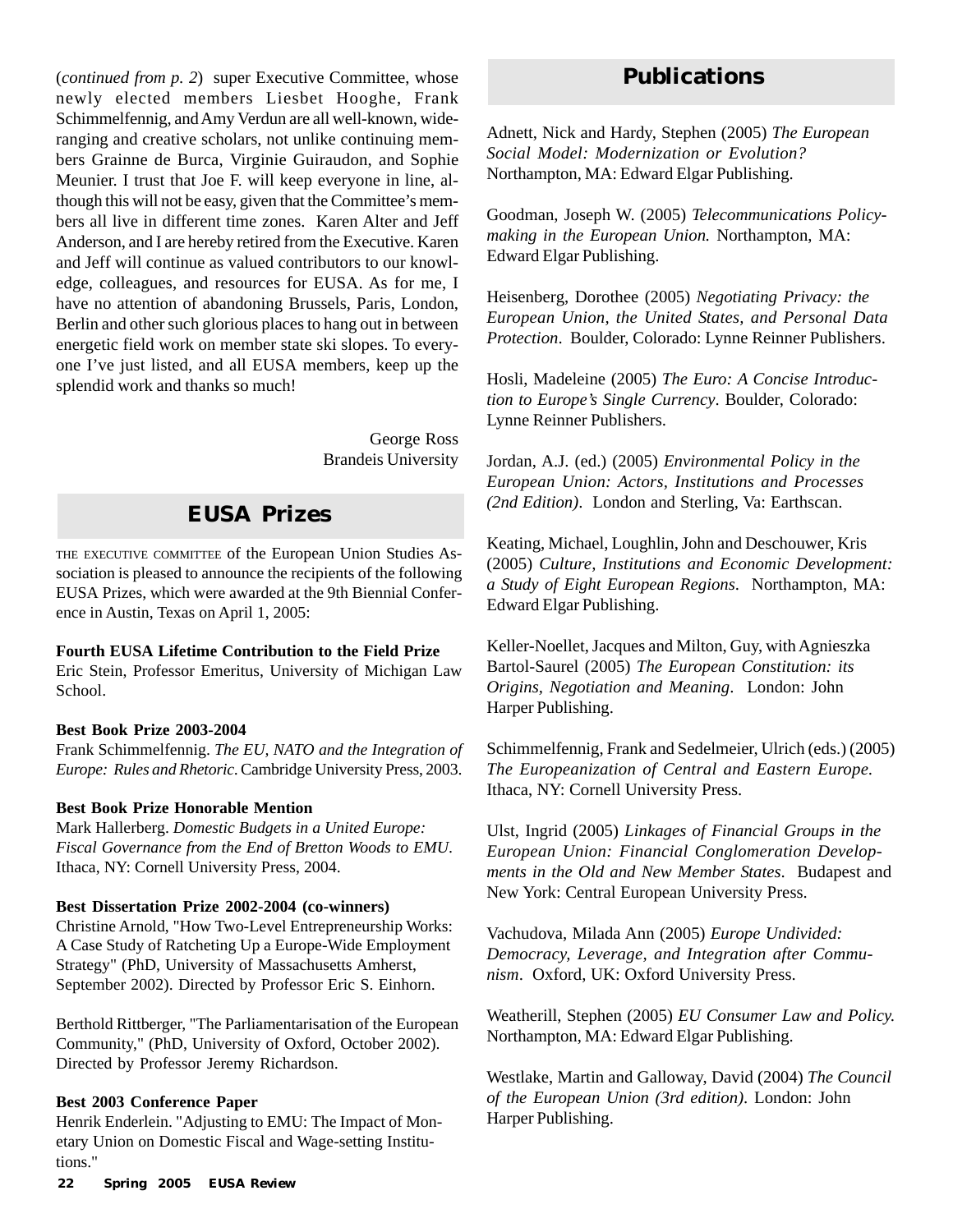#### **EUSA Lifetime Membership**

#### *What is it?*

Simply put, it is a one-time dues payment to EUSA of US\$ 1500.

ı ı

> ı I ı I ı

I I I ı ı I ı  $\blacksquare$ ı I

ı

 $\blacksquare$ I

ı

*What does it include?*

The Lifetime Membership includes all regular membership benefits for life. Among those benefits currently are subscription to the quarterly *EUSA Review,* receipt of occasional EUSA monographs, discounted registration rates at the EUSA International Conference, subscription to our e-mail List Serve, and the opportunity to join EUSA interest sections.

#### *Are there any other benefits?*

By making a one-time membership payment, you not only avoid the task of renewing each year, but gain the twin advantages of securing lifetime membership at today's dollar values *and* avoiding future dues increases.

#### *Who should do this?*

Any person wishing to support the endeavors of the European Union Studies Association—the fostering of scholarship and inquiry on the European integration project. For U.S. taxpayers, an additional benefit is a receipt for a one-time \$500 charitable contribution to EUSA, taxdeductible to the extent allowed by law (reducing your tax liability for the year in which you become a Lifetime Member).

#### *How do I become a Lifetime Member?*

Simply mail your check, in US\$ and made payable to "EUSA," to the European Union Studies Association, address given at right. (We can not accept lifetime membership payments by credit card.) We will send you a receipt and letter of acknowledgment.

#### *Will my Lifetime Membership be publicly recognized?*

Yes, EUSA Lifetime Members will be listed in the *EUSA Review* and in our printed, biennial Member Directory.

# **EUROPEAN UNION STUDIES ASSOCIATION**

**New Individual Membership Form Only** *(Please type or print)*

| Do you wish to be subscribed to                                                                                                                                                                                                              |                                             |
|----------------------------------------------------------------------------------------------------------------------------------------------------------------------------------------------------------------------------------------------|---------------------------------------------|
| EUSA's e-mail List Serve?<br>yes                                                                                                                                                                                                             | no no                                       |
| Individual ________ \$85 two-year membership<br>Student* ________ \$55 two-year membership<br>Lifetime Membership _______ \$1500 (+ credit for \$500 tax deduction)<br>* Students must provide copy of current semester's registration form. |                                             |
| <b>EU Law Interest Section</b>                                                                                                                                                                                                               | $\frac{\text{I}}{\text{I}}$ \$10 (2 yrs.)   |
| EU Political Economy Interest Section                                                                                                                                                                                                        | $\frac{\text{I}}{\text{I}}$ \$10 (2 yrs.)   |
| Teaching the EU Interest Section                                                                                                                                                                                                             | $\frac{\text{I}}{\text{I}}(2 \text{ yrs.})$ |
| EU Latin America Caribbean Interest Section                                                                                                                                                                                                  | $\frac{\text{I}}{\text{I}}$ \$10 (2 yrs.)   |
| <b>EU Economics Interest Section</b>                                                                                                                                                                                                         | $\frac{\text{I}}{\text{I}}(2 \text{ yrs.})$ |
| EU Public Opinion and Participation Section                                                                                                                                                                                                  | $\frac{\text{I}}{\text{I}}$ \$10 (2 yrs.)   |
| EU as Global Actor Section                                                                                                                                                                                                                   | $\frac{\text{I}}{\text{I}}$ \$10 (2 yrs.)   |
| EUSA members may wish to make a contribution to support the work                                                                                                                                                                             |                                             |
| of EUSA in any amount over membership dues:                                                                                                                                                                                                  |                                             |
| EUSA Grants and Scholarships Fund                                                                                                                                                                                                            | $\frac{\text{S}}{\text{S}}$                 |
| <b>EUSA Endowment Fund</b>                                                                                                                                                                                                                   | $\frac{\text{S}}{\text{S}}$                 |
| Ernst Haas Memorial Fund for EU Studies                                                                                                                                                                                                      | $\frac{\text{S}}{\text{S}}$                 |
| Total amount of dues and gifts enclosed                                                                                                                                                                                                      | \$                                          |

We prefer payment by check (payable to "EUSA") when possible. Checks must be in US\$ and drawn on a USA bank. We also accept international money orders and MasterCard or Visa credit cards. Your cancelled check or credit card statement will be your receipt.

| MasterCard #                                                     |  |  |  |
|------------------------------------------------------------------|--|--|--|
| Visa $#$                                                         |  |  |  |
| Expiry $\frac{1}{\sqrt{2}}$ Last 3 digits from back side of card |  |  |  |
| Signature                                                        |  |  |  |

Mail or fax this form (please do not mail *and* fax this form) to:



**European Union Studies Association** 415 Bellefield Hall University of Pittsburgh Pittsburgh, PA 15260 USA Facsimile 412.648.1168